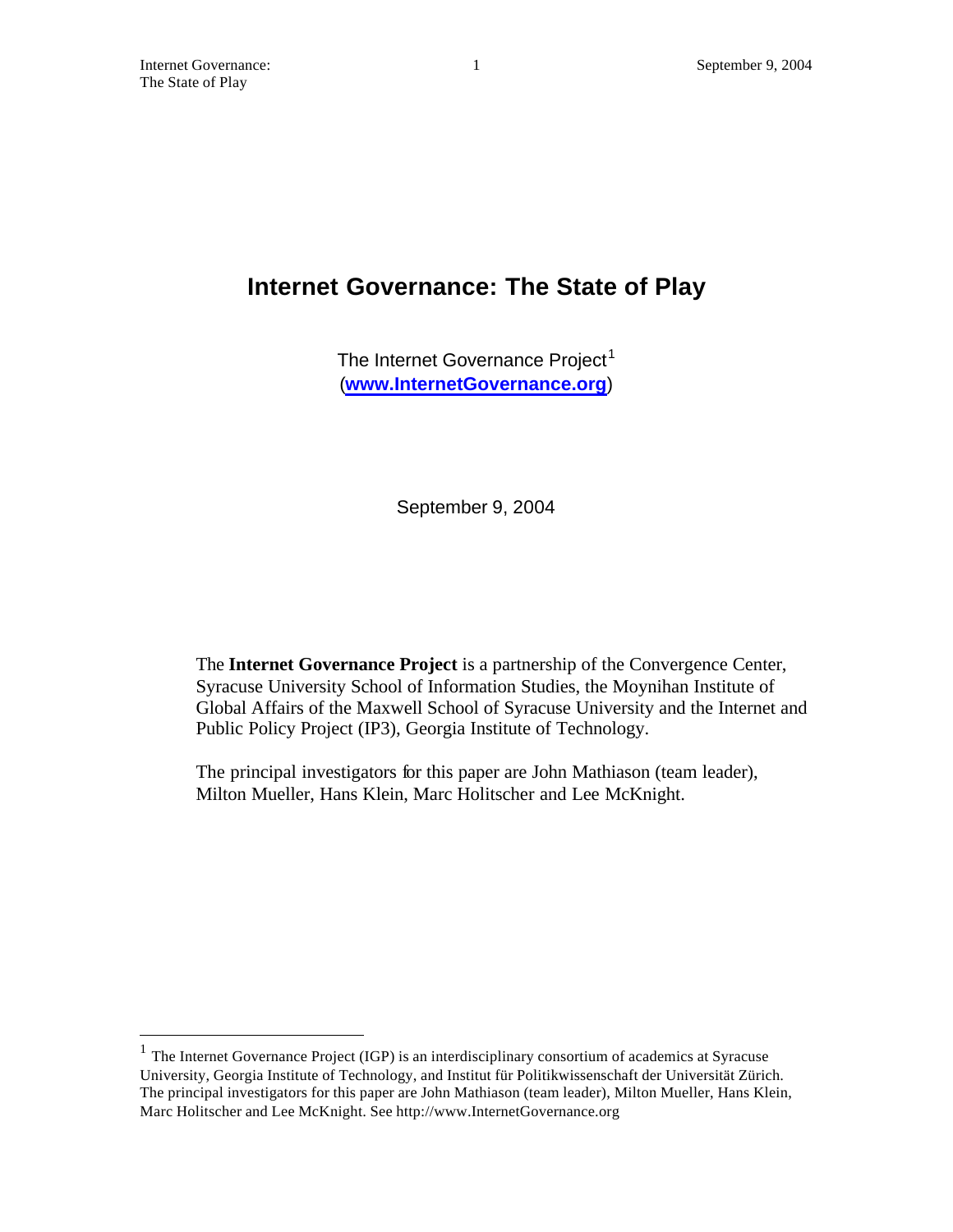# **Internet Governance: The State of Play Table of Contents**

## **Introduction, 4**

Other Catalogues

## **Conceptual Framework, 5**

Definitions, 6

The Internet

Basic Facts Regarding the Internet

Internet Governance

The Three Governance Functions, 9

Technical Standardization

Resource Allocation and Assignment

Policy Formulation, Enforcement and Dispute Resolution

#### Categorizing Actors in Internet Governance, 11

Universal Membership State Institutions

Non-Universal Membership State Institutions

Formal Non-State Institutions

Informal Non-State Institutions

State Actors

## **The State of Play in Internet Governance Processes, 12**

Table 1: Who is Doing What, 13

Table 2: The Nature and Depth of Agreements,

#### **Catalogue of Organizations by Governance Function, 15**

Technical Standardization Function, 14

IETF (Nonstate/Informal)

ITU (State/Universal)

W3C (Nonstate/Informal)

Resource Assignment Function, 17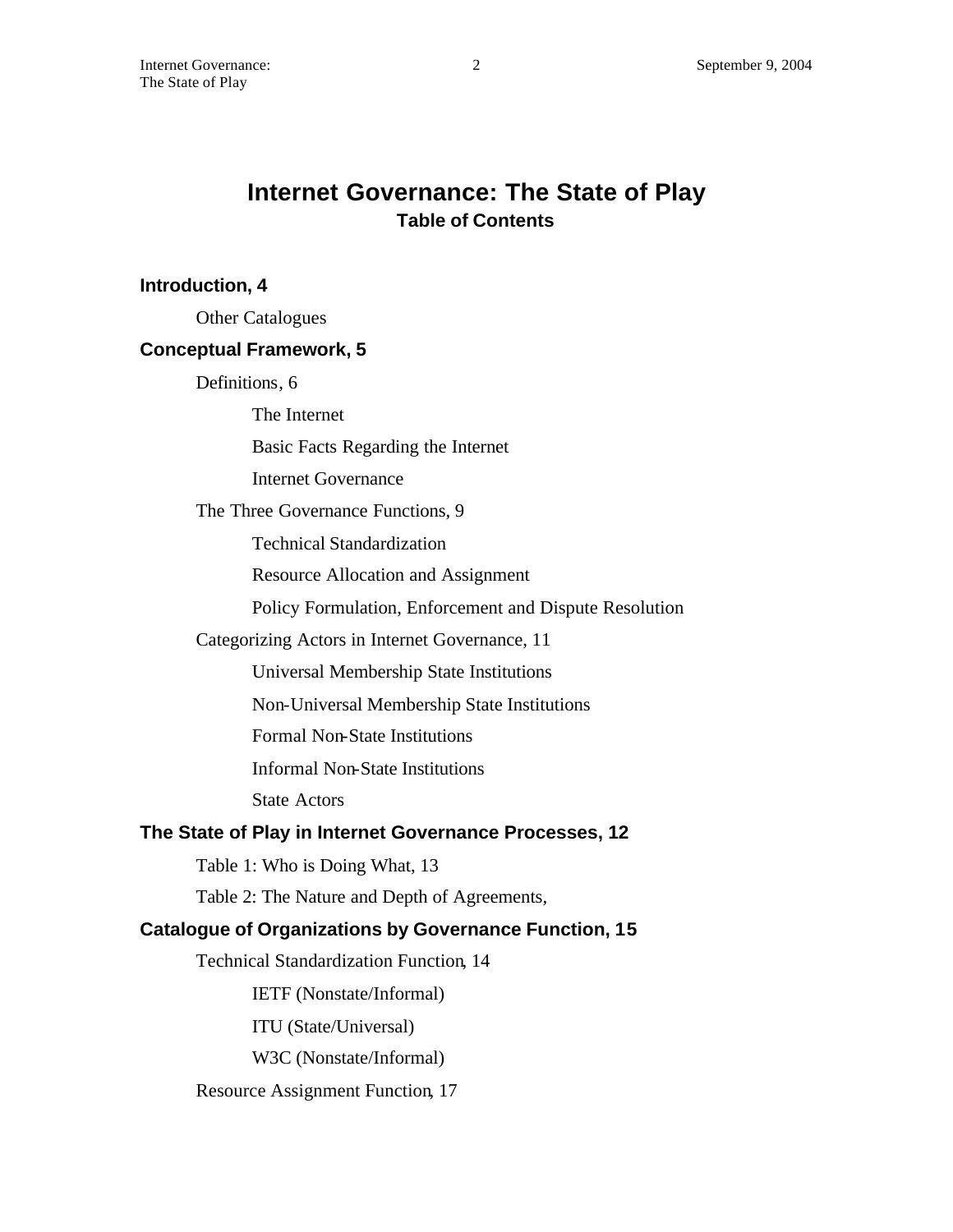ICANN (Nonstate/Formal)

RIRs (NonState/Formal) and NRO (NonState/Informal)

Root Server Operators (Mostly Non-state/Informal)

ITU-T (State/Universal)

ccTLD Associations (nonState/Formal)

Policy Function, 22

ITU (State/Universal)

WIPO (State/Universal)

UN-OHCR (State/Universal)

UNESCO (State/Universal)

WTO (State/Universal)

UNCITRAL (State/Universal)

UN-ODC (State/Universal)

EU (State/Nonuniversal)

Council of Europe (State/Non-universal)

OECD (State/Non-universal)

G8 (State/Non-universal)

Hague Conference (State/Non-universal)

ASEAN (State/Nonuniversal)

APEC (State/Non-universal)

ICANN NonState/Formal)

ICRA (NonState/Formal)

ASTA (NonState/Informal)

#### **Recommendations, 31**

- Decide on the relevant statements of fact
- Decide on norms:
	- o Come to terms with the global, non-territorial status of the Internet
	- o Come to terms with the end-to-end principle
- **•** Define, guarantee and protect the roles of the various stakeholders in the Internet
- Find a foundation of legitimacy for non-state actors in governance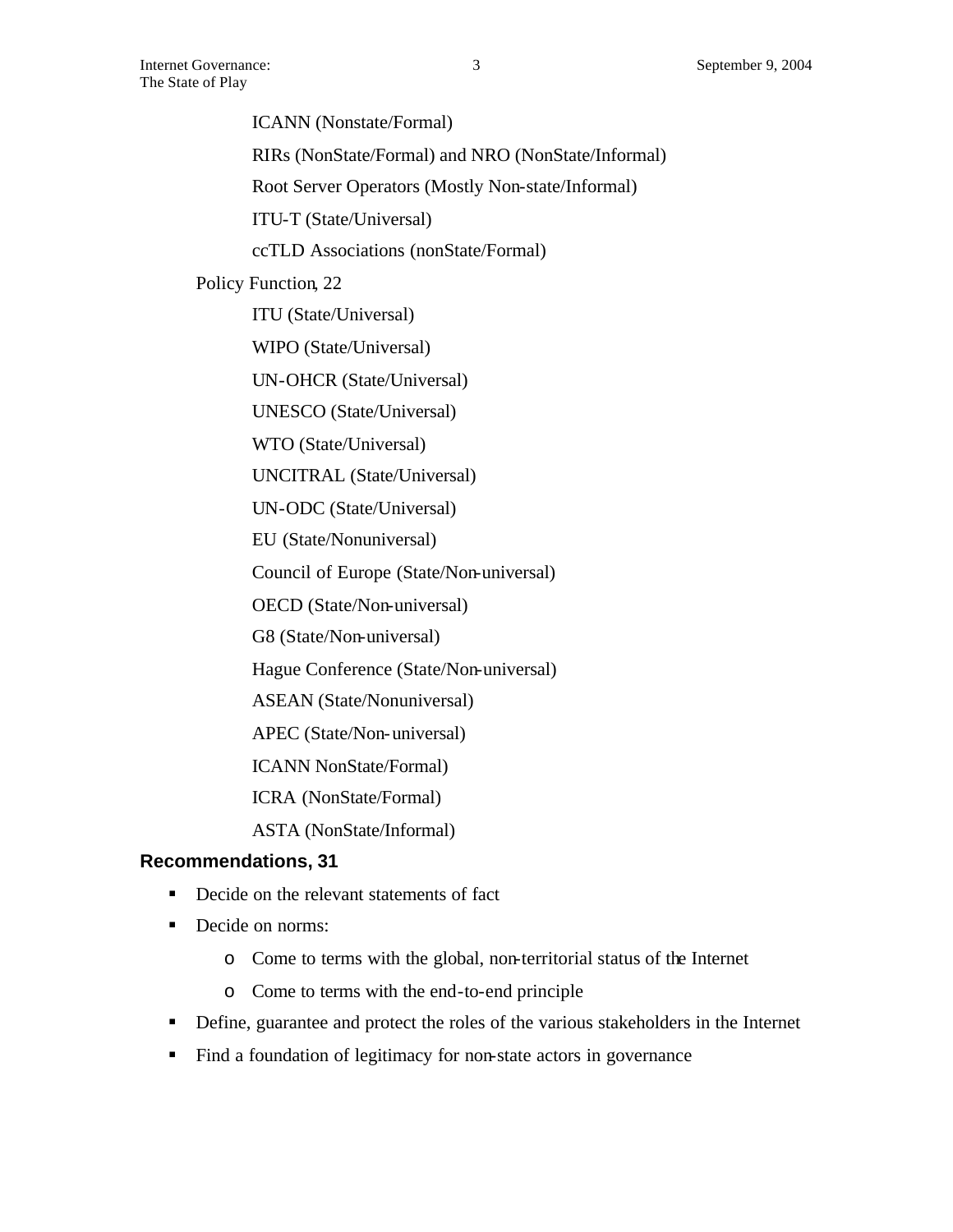# **Introduction**

The Global Forum on Internet Governance held by the UNICT Task Force in New York on 25-26 March concluded that Internet governance issues were many and complex. The Secretary-General's Working Group on Internet Governance will have to map out and navigate this complex terrain as it makes recommendations to the World Summit on an Information Society in 2005. To assist in this process, the Forum recommended, in the words of the Deputy Secretary-General of the United Nations at the closing session, that a matrix be developed "of all issues of Internet governance addressed by multilateral institutions, including gaps and concerns, to assist the Secretary-General in moving forward the agenda on these issues."

This paper takes up the Deputy Secretary-General's challenge. It is an analysis of the state of play in Internet governance in different forums, with a view to showing: (1) what issues are being addressed (2) by whom, (3) what are the types of consideration that these issues receive and (4) what issues are not adequately addressed.

There is already some governance of the Internet, as many of the studies presented to the Global Forum show. The governance takes place in a variety of organizations and regimes: some are intergovernmental, as international conventions are implemented; some are in the business world, as technical standards are developed; still others take place in civil society institutions. If all these different regimes function properly to maintain order, the Internet governance issue is simple: do no harm and let them be. However, if key component regimes do not function well, or produce contradictions or conflict with other regimes, or if major areas are missing, then the conflicts or problems must be addressed by new agreements.

## *Other Catalogues*

In preparing this matrix of Internet governance activities, we build on the efforts of others. The Markle Foundation has prepared a useful listing of international organizations and their ICT-related projects and divisions.<sup>2</sup> The Markle report, however, does not focus specifically on Internet governance and provides no framework for classification and analysis of Internet governance activities and agreements, nor does it delve into the intersection or interactions between the different organizations and activities.

The International Chamber of Commerce (ICC) has also prepared a valuable initial contribution.<sup>3</sup> This report benefited from ICC's broad catalogue of ICT-related initiatives at the national and international levels and in the private sector. However, this report explicitly develops and justifies its definitions and the conceptual framework used to

<sup>&</sup>lt;sup>2</sup> Guide to International ICT Policy Making, New York: The Markle Foundation, July 2003.

<sup>&</sup>lt;sup>3</sup> "Matrix of Issues Related to the Internet and Organizations Dealing with Them." Paris: ICC, 16 March 2004.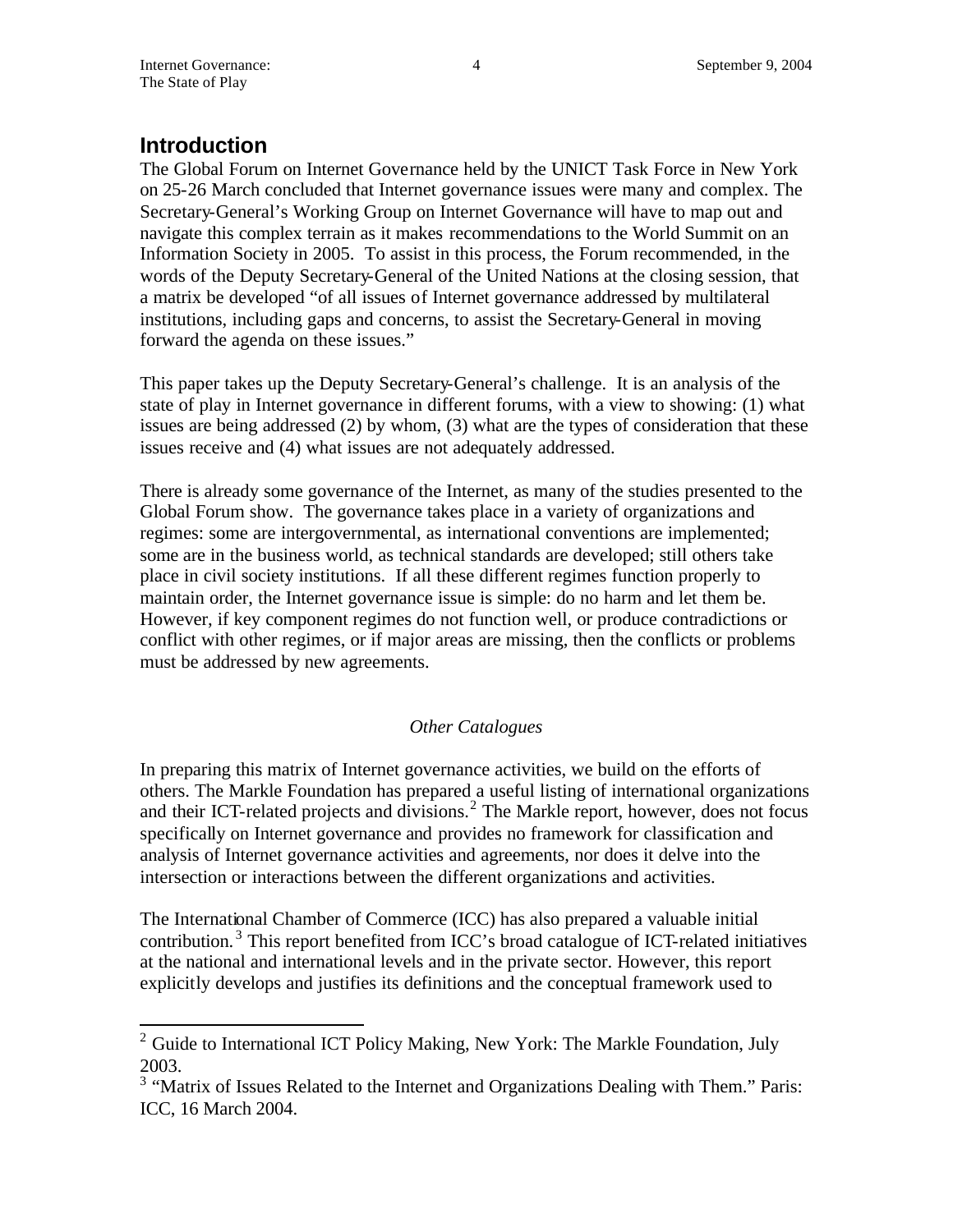classify and include various activities. In addition, it attempts to identify where agreements, disagreements and gaps exist, rather than simply listing activities.

## **Conceptual Framework**

A conceptual framework is necessary if there is to be progress in dealing with Internet governance. Any international negotiation for collective agreement must build on prior levels of agreements. The first step is to agree on the "building blocks" of policy. Those building blocks take two forms, each of which is relevant to Internet governance:

- *Statements of Fact*: Before policy makers can make decisions about Internet governance, they must agree on what is "the Internet." Likewise, they need to agree on what constitutes "Internet governance." Without prior agreement on the relevant facts and definitions, higher-level discussions could be hindered by implicit and possibly unrecognized differences in understandings.
- *Norms*: After reaching a common understanding of the facts, policy makers need to agree on what is "good". Norms are standards and obligations that parties to Internet governance agree should be followed, serving as criteria to evaluate what is good and bad. But norms are little more than a "wish list" unless they are grounded in a solid factual understanding of what exists, what is possible and the costs and benefits of change. Once policy makers agree on facts and foundational norms, it is then possible for them to formulate specific rules and procedures for governance.

This report proposes statements of facts relevant for Internet governance. These are not presented as definitive; final responsibility for identifying the relevant facts lies with policy makers. However, by presenting some initial definitions based on research, policy makers can be assisted in that task. This paper does not propose norms for Internet governance. Agreement on norms is a subsequent step that should be taken by the WGIG.

Key statements of fact provide answers to the following questions:

- What is the Internet?
- What is Internet governance?
- What are the different types of governance?
- What players are engaged in what type of governance activities?

#### *Definitions*

The WGIG must define Internet governance. How one defines "Internet governance" depends critically on how one defines "the Internet."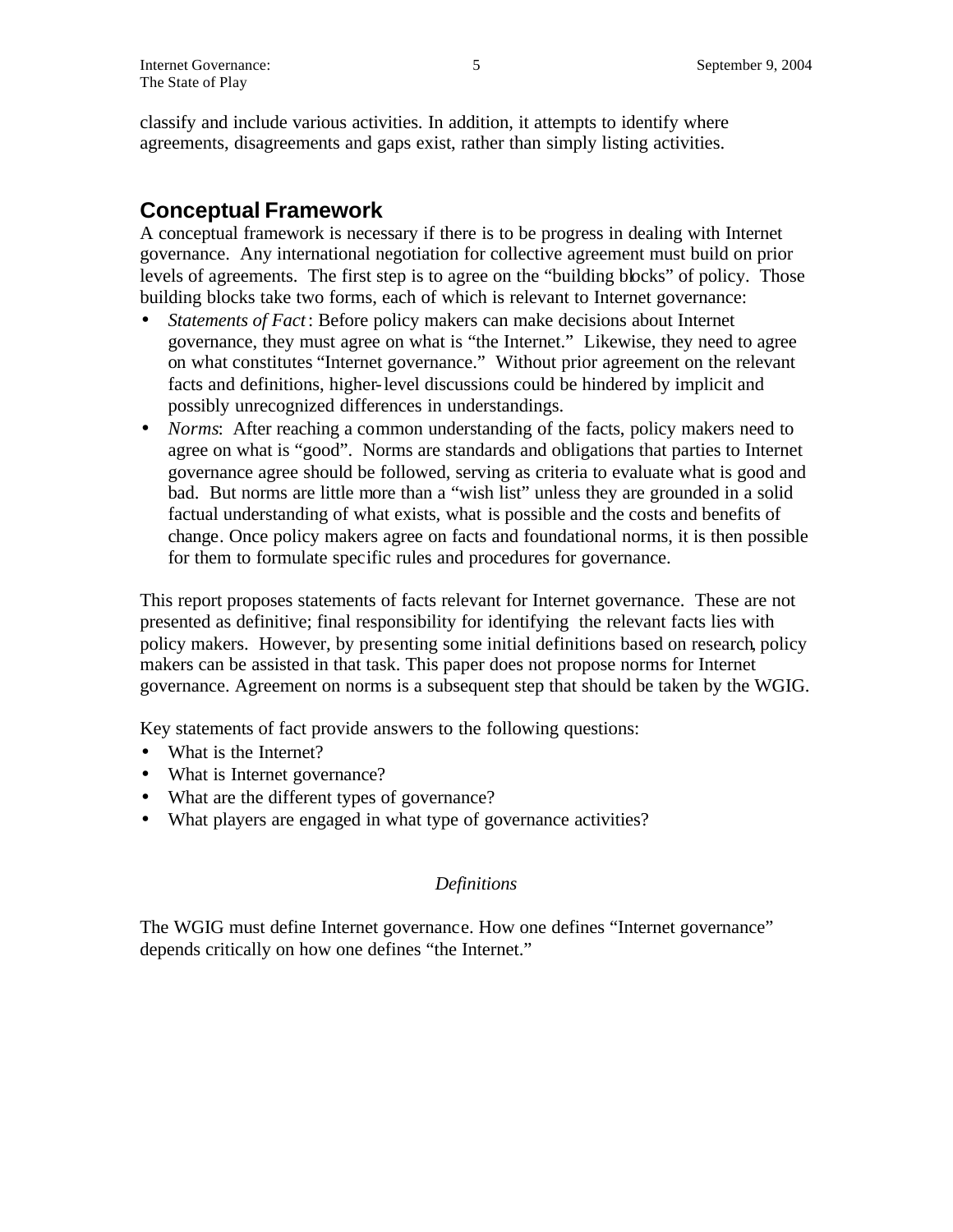## **The Internet**

 $\overline{a}$ 

The Internet is not a hardware standard or a physical infrastructure. It is based on a set of software instructions (known as "protocols") for sending data over networks.<sup>4</sup> The Internet protocols can operate on many different physical technologies, and can be used as the underlying communication mechanism for almost any kind of higher-level software application, such as accessing Web sites, word processing, streaming video, voice communication or games. The key concept is "internetworking;" the Internet protocols were designed to link networks to networks.

A widely-accepted reference model divides data communication systems into distinct "layers." The schema, known as the OSI model, further clarifies the scope of what we mean by "the Internet." (Figure 1) Under the OSI model, Internet Protocol (IP) would be classified as a "layer 3" standard.<sup>5</sup> The Internet is not a specific software application; it is a carrier that allows software applications to communicate and interoperate.





Thus, we define *Internet* as the global data communication system formed by the interconnection of public and private telecommunication networks using Internet

<sup>&</sup>lt;sup>4</sup> Internet Protocol (IP) works by dividing messages up into "packets" and attaching sender and receiver addresses to those packets so that they can be routed to their destination. A closely related protocol, TCP,

governs error control and the rate at which packets are sent.<br><sup>5</sup> In the OSI model, layer 1 refers to physical (hardware) standards, such as those defining how fiber cables, radio frequencies or copper wires are constructed and make signals. Layer 2 standards define basic data structures and access control mechanisms on physical transmission media. Layer 3 is called the "networking" layer. It refers to the higher-level information about how the communicating devices are addressed and how the data they transmit is routed from sender to receiver.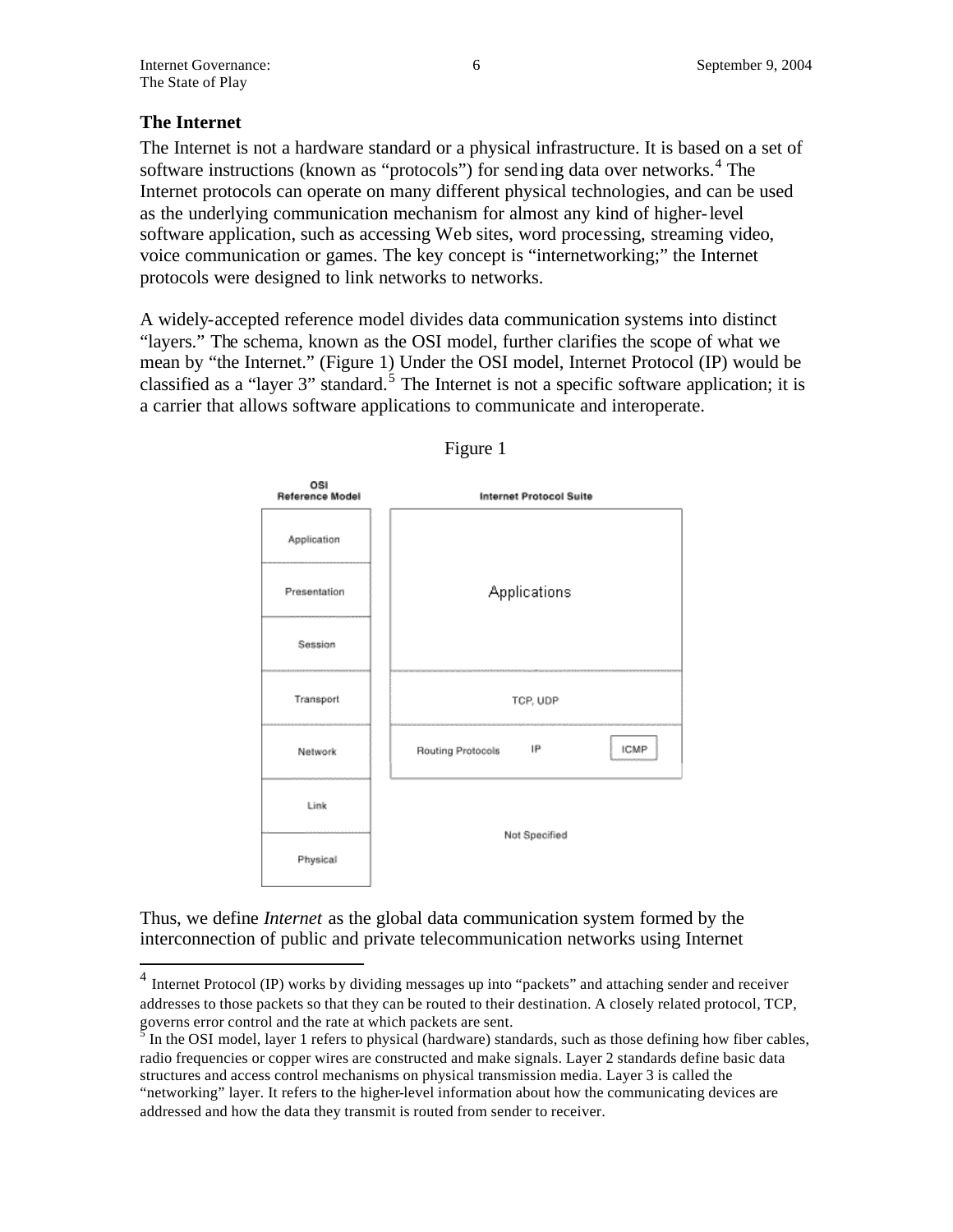$\overline{a}$ 

Protocol (IP), TCP and the protocols required to implement IP internetworking on a global scale, such as DNS and packet routing protocols."<sup>6</sup>

#### **Basic Facts about the Internet**

The Internet as it exists today has several characteristics that have to be taken into account in any discussion of governance. These include the following:

- ß **Standards Commons**: The Internet is based on open and non-proprietary standards that can be freely adopted by anyone. Occasionally patented technology is incorporated into an Internet standard, but only if it is available at reasonable and nondiscriminatory rates.
- **Private Market:** The networks interconnected through the Internet protocols are owned and operated by autonomous organizations, mostly in the private sector. Most of the investment is small scale and private. Services and interconnection are coordinated primarily on a market, contractual basis.
- **End-to-End Principle**: The Internet protocols were designed to provide a neutral, transparent channel for the widest possible variety of information services. On the Internet, the network's job is limited to transmitting simple data units as efficiently as possible, leaving responsibility for software applications and other higher-level functions, such as authentication and encryption, to the devices connected to it. In other words, most of the intelligence and responsibility is located in devices at the *ends* of the network, not in the channel itself.<sup>7</sup>
- ß **Global**: The Internet's methods of establishing communication are non-territorial. The routing structure is independent of political jurisdictions and connection costs are insensitive to distance and political boundaries. This has created a non-territorial arena for human interaction and thus for policy and governance. At the earliest stages of the Internet's development it might have been possible for its connectivity arrangements to be structured to conform to national boundaries. Address blocks might have been given to countries instead of to global or regional entities, a national or territorial address assignment policy might have been adopted instead of Internet service provider-based address assignment, and global top-level domains could have been eliminated and everyone forced into country codes. But this is not the way the Internet evolved, and any attempt to force it into a territorial model now would involve enormous transitional costs.

 $6$  This definition recognizes that an enormous number of applications have been developed that run on top of the IP protocols, but only a few of them are truly core to the functioning of the Internet. We include DNS as a core Internet protocol, for example, because the growing number of applications using the Internet make the detachment of names from IP addresses ever more necessary. Likewise, routing of IP traffic would almost certainly grind to a halt without CIDR, BGP and a few other critical routing protocols.

 $<sup>7</sup>$  Our use of the term "end to end" is based on paragraph 2.3 of RFC 1958, "Architectural Principles of the</sup> Internet" (June 1996). We recognize that some definitions of "end-to-end" focus on the "transparency" of the connection between hosts, and that this form of "end-to-end" is regularly violated by Network Address Translators, proxy servers and firewalls. But we do not consider transparency to be an inherent feature of the Internet.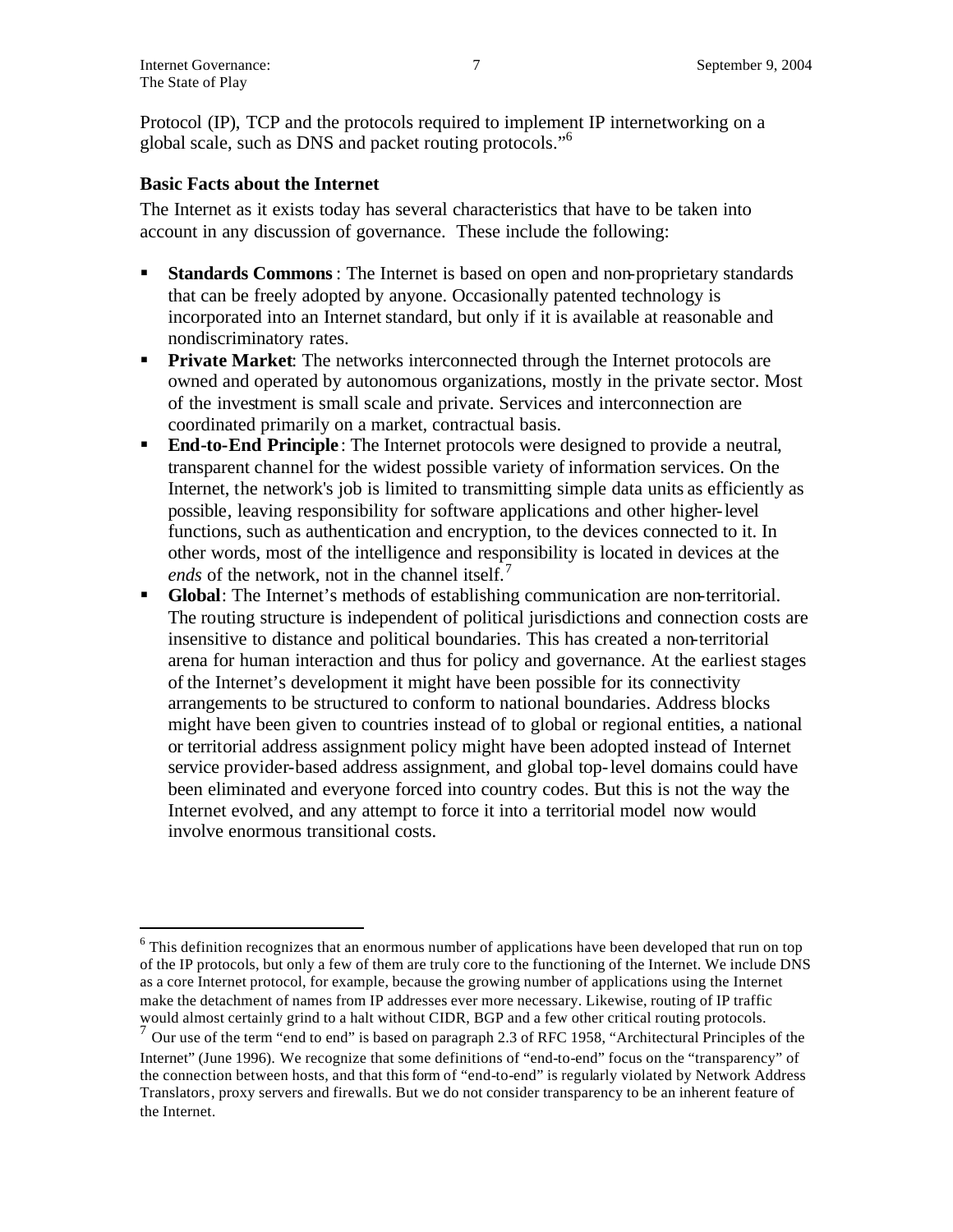### **Internet Governance**

We define *Internet governance* as "collective action, by governments and/or the private sector operators of the networks connected by the Internet, to establish agreements about the standards, policies, rules, and enforcement and dispute resolution procedures to apply to global internetworking activities." In other words, our matrix of IG institutions includes only those legal, regulatory and policy problems that are arise as a direct consequence of the involved parties' mutual use of the Internet protocols to communicate globally. Note that our definition includes private sector actors as parties to governance. If one understands how the Internet's architecture distributes decision making power over the internetworking process, this cannot be avoided.

The definitions are designed to draw a clear boundary around Internet governance issues. Under our definitions any technical standards or resource assignment issues that occur at layers 1 and 2 are not considered Internet governance problems, and most (but not all) issues in the application layer are not considered part of Internet governance. But public policy issues cannot be so easily bounded, because intergovernmental policies or treaties don't fall into neatly defined "layers." Policy can "govern" various aspects of internetworking by affecting the physical layer or by shaping the external economic or legal environment in which the Internet operates, for example by regulating the business of Internet service provision or penalizing spammers. But to qualify as Internet governance, the *object* of the policy must be to somehow affect internetworking using the Internet protocols.

In the early stages of the WSIS process, definitional debates centered on the distinction between a "narrow" definition that encompassed only ICANN-related functions (Internet resource allocation and assignment), and a "broad" definition that seemed to include anything and everything related to ICT governance. Both extremes miss the mark. Confining concepts of Internet governance to ICANN is arbitrary; any objective analysis reveals that WIPO treaties, e-commerce conventions and other developments must be considered forms of Internet governance, because they directly target and behaviors that rely on communication via the Internet protocols.

On the other hand, the definition advanced here also counteracts a widespread tendency to blur the line between "Internet gove rnance" and "governance of all forms of communication and information." Conflating those two things is a mistake the WGIG cannot afford to make. Even our limited definition of "Internet governance" encompasses a very large range of issues and activities, as Tables 1 and 2 show. If its scope is defined even more broadly it will be impossible to develop coherent responses to problems. Internet is just a subset of information and communication technologies (ICTs). There are many governance issues related to ICTs that cannot be affected by developing rules or policies for the Internet. Our definitions facilitate a clearer focus on the problems specific to global internetworking. If accepted and used consistently by the WGIG participants, the definitions prevent Internet governance from becoming a proxy for other problems that really have little to do with the Internet.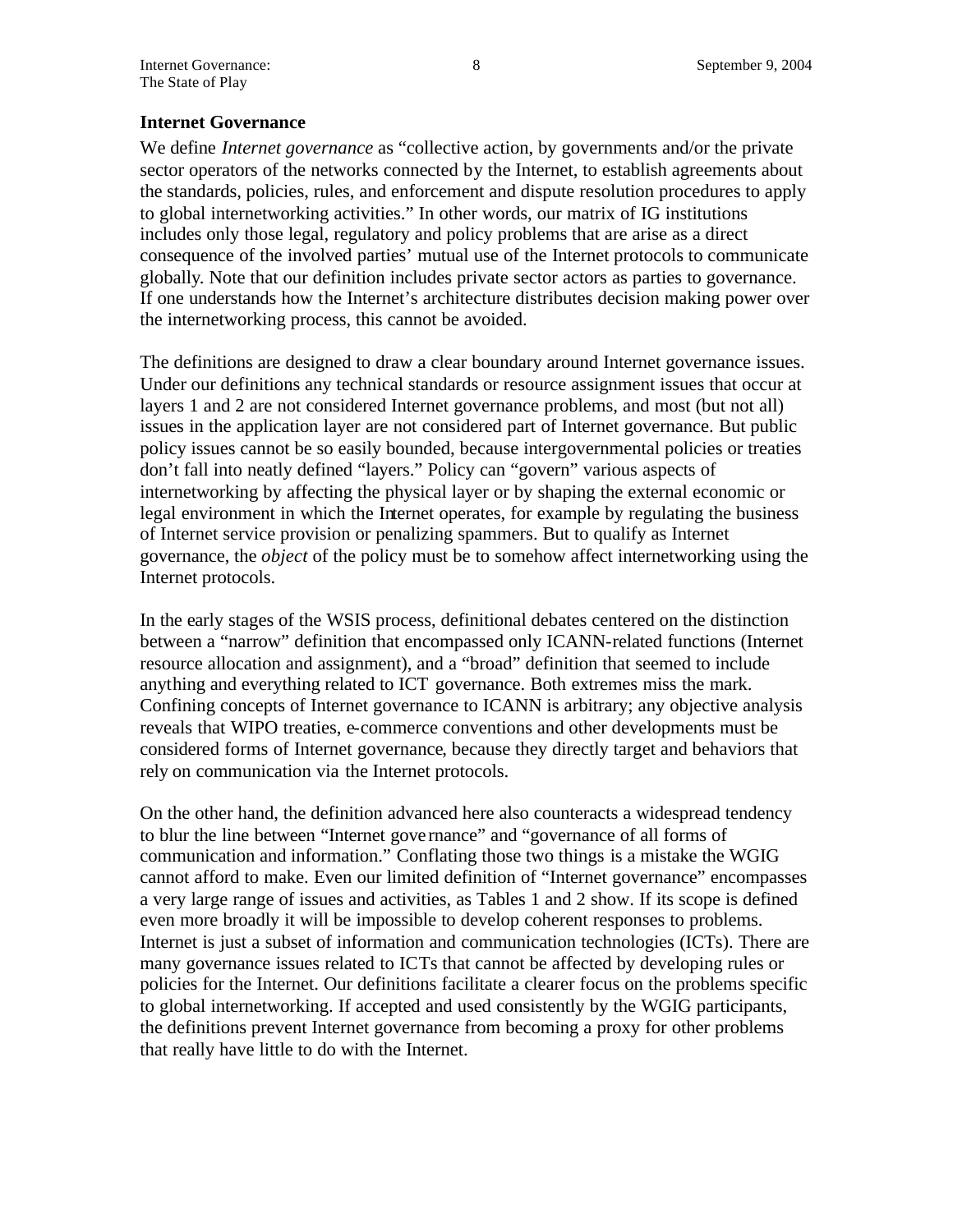We recognize that the Internet can be affected by governance in adjacent areas. For example, spectrum availability, which is really a physical layer problem that is not specific to the Internet, might affect the applications and uses of the Internet. To capture these kinds of interrelationships, one would need a broader (and much fuzzier) definition of Internet governance.

Is the "digital divide" an Internet Governance Issue? Only partly. Under our definitions, gaps in physical telecom infrastructure development would *not* be considered an "Internet governance" issue. Disparities in physical access facilities involve *all* forms of ICT, not just the Internet. Those gaps reflect disparities in economic development and access to finance capital. Changing the way internetworking with IP is governed cannot, by itself, make fundamental changes in that situation. On the other hand, Internet governance can affect the distribution of *Internet-related* resources such as IP numbers or domain names. It might also affect the way Internet service providers pay each other for interconnection, or the degree of competition in the supply of Internet services, which in turn might affect development or the distribution of wealth.

If one ignores the crucial distinction between Internet and ICTs generally and attempts to use "Internet governance" as the lever for addressing global disparities in all forms of ICTs, one is likely to fail at both Internet governance and at bridging the digital divide. Internet governance regimes cannot do much to improve financing of or access to infrastructure; by the same token, constructing or extending physical infrastructure will not by itself resolve the transnational governance issues unique to global internetworking. The WGIG has to be clear about what problems it is trying to solve, and recognize that it cannot solve all of them.

#### *The Three Governance Functions*

What is meant by "governance?" Here as before, precise and clear distinctions are helpful. We have already provided a general definition of Internet governance. Within that framework, three distinct types of governance functions have been identified and form the basis of the inventory. They are: 1) technical standardization, 2) resource allocation and assignment, and 3) policy formulation, policy enforcement, and dispute resolution. Each function is characterized by different processes and expertise, different methods of "enforcement," and is often carried out by different organizations. It clarifies the analysis greatly to keep the three functions distinct.

#### **Technical Standardization**

The first function is technical standardization. This has to do with how decisions are made regarding the basic networking protocols, software applications, and data format standards that make the Internet work. Organizations that perform these functions define, develop and reach consensus on technical specifications. The specifications are then published and have value as a means of coordinating equipment manufacturing, software design and service provision in ways that ensure technical compatibility and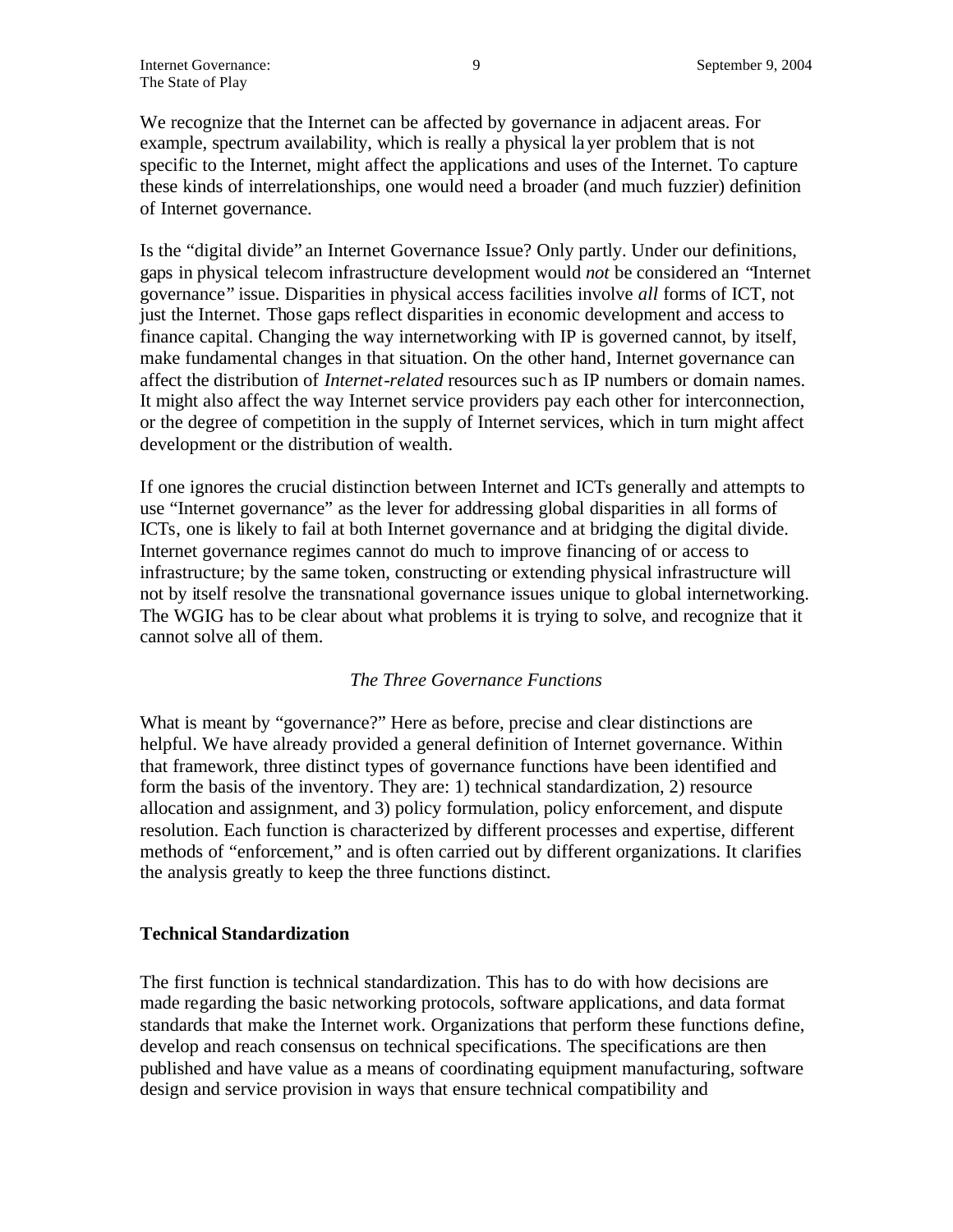interoperation. The technical standardization functions of the Internet have been performed mainly by non-State actors, as our tables will show. In Internet governance, there is often a close relationship between technical factors and policy. Policy choices may be constrained by technical architecture or concerns about technical feasibility; by the same token, there is sometimes pressure put on technical standards developers to embed or reflect policy decisions in their standards development.

#### **Resource Allocation and Assignment**

The second function is resource allocation and assignment. When usage of a global resource, such as the IP address space, radio spectrum or telephone country number codes, must be exclusive, usage must be coordinated or administered by an organization or some other mechanism. The assignment authority allocates or partitions the resource space and assigns parts of it to specific users. They also develop policies, procedures or rules to guide the allocation and assignment decisions. This function was the original source of controversy in Internet governance, where disputes concerning the assignment of top-level domain names led to the creation of the Internet Corporation for Assigned Names and Numbers (ICANN).

Resource assignment is not the same thing as technical standardization. Technical standards may *create* a virtual resource that requires exclusive assignment when put into operation (e.g., the technical standards defining the IP protocol creates an address space, and the DNS protocol defines the domain name space). But defining and reaching consensus on the standard is a completely different function from the subsequent allocation and assignment of the resources. Some organizations combine both functions (e.g., IEEE Ethernet group, ITU);<sup>8</sup> other organizations (e.g., ICANN, IETF, North American Numbering Council) do not. The issue of the authority behind the organizations or mechanisms is important in resource allocation. Who is ultimately responsible for the decisions made, in legal and political terms, becomes important and often the entity that has legitimate authority can affect how resources are assigned. When resources are scarce, control of the institutions becomes important to the concerned actors.

#### **Policy Formulation, Enforcement and Dispute Resolution**

The third function is policy making. This refers to the formulation of policy, enforcement and monitoring, and dispute resolution. It involves the development of norms, rules and procedures that govern the conduct of people and organizations, as opposed to the structure and operation of the technology. While the Internet itself is merely a channel for communication and, in that sense, is policy-neutral, many public policy issues arise either as a consequence of its use by a growing number of people in an international context, or

<sup>&</sup>lt;sup>8</sup> But when the same organization combines both standards making and resource allocation/assignment, the two functions are almost always carried out by separate departments or divisions.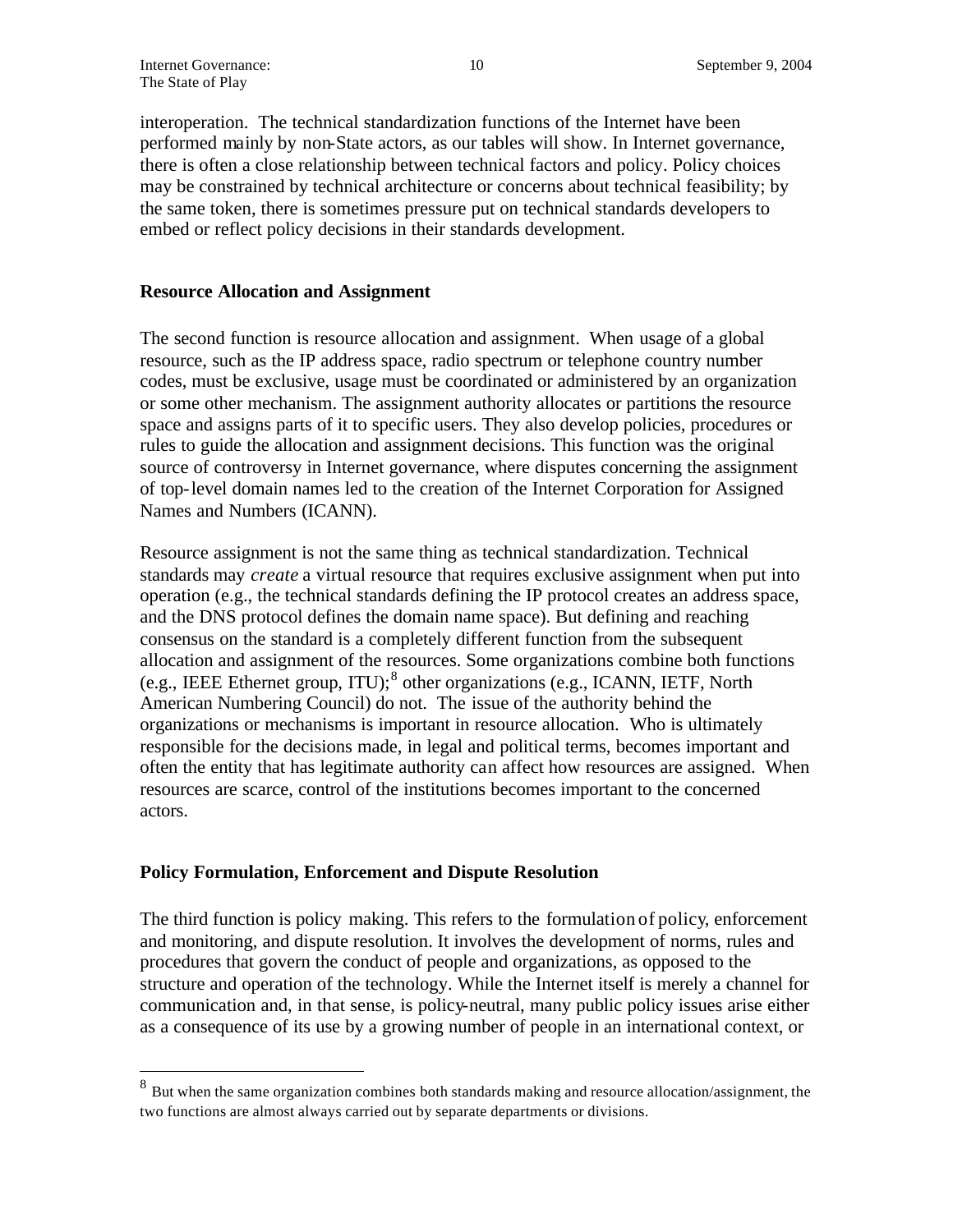because States and non-State actors want to respond to national and international problems by regulating the technological system itself.

Including this third function defines what can be termed the broad view of Internet governance. While some have argued that by dealing with policy issues, the scope may become too broad, we intend to show that it is the *linkages* between policy issues and the rules and procedures for standardization and resource assignment that produces the most significant governance problems. A more comprehensive view of Internet governance can help solve the problems that issue-regimes face when they confront the non-territorial way in which the Internet functions.

#### *Categorizing Actors in Internet Governance*

The international nature of the Internet means that most Internet governance has to take place through multilateral actors. Some of these are international organizations through which States transact their business, but many are non-State in nature. Within the category of State actors are those whose membership is open to all States, and those that limit membership by region, economic status, or some other criterion. Among non-State actors, some have been formally established and legally recognized, while others are informal.

Whether governance takes place in one or another venue is important. It affects the authoritative nature of the decisions, the legitimacy of the decisions, and the degree to which governance regimes permit or foreclose choice and competition.

#### **State Institutions with Universal Membership**

International organizations composed of States that are open to all recognized governments have been the traditional building block of global governance. Since the end of World War II, the UN system has formed the nexus of global governance. The UN Secretary-General has been given a role in Internet governance as a result of the first phase of WSIS. A number of organizational units within the United Nations deal with specific aspects of governance through the international conventions that they service. They include the human rights regime supported by the Office of the High Commissioner for Human Rights, the model laws supported by the Secretariat of UNCITRAL, and the organized crime conventions supported by the Office on Drugs and Crime. The ITU and WIPO are State/Universal actors concerned with the technical and policy issues associated with telecommunications and intellectual property respectively. In addition, the World Trade Organization monitors the Internet aspects of trade and UNESCO has a concern with education and freedom of expression.

## **State Institutions with Non-Universal Membership**

Many of the issues related to Internet governance are dealt with in select groups of States. These are usually regional in nature, but some are based on economic interests. This includes the OECD, comprised of 30 States from a number of different regions that develops internationally agreed instruments, decisions and recommendations, and the G8.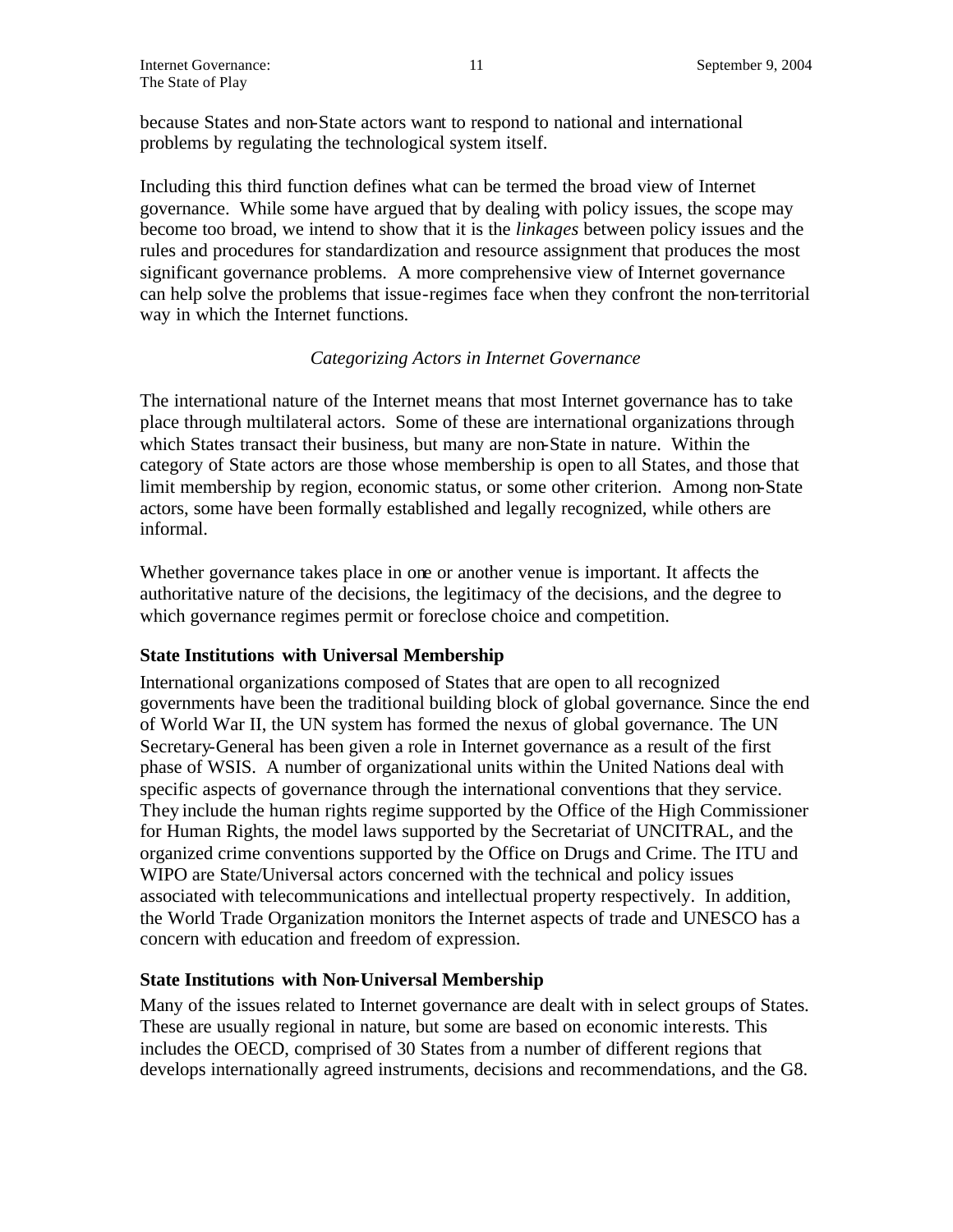It also includes regional organizations like the Council of Europe and APEC. These organizations can develop principles, norms and rules that bind their members.

### **Formal Non-State Institutions**

A considerable amount of Internet governance takes place in non-State institutions. A major example is the Internet Corporation for Assigned Names and Numbers (ICANN), which is responsible for allocating top-level domain names and IP addresses. This organization is incorporated in California and formally reports to the United States Department of Commerce. Another example is the Internet Systems Consortium, also chartered as a California not-for profit organization, which manages a globalized root server and issues the dominant software that implements the Internet's DNS protocol.

## **Informal Non-State Institutions**

Internet governance is sometimes provided by informal institutions. These include particularly the Internet Engineering Task Force (IETF), which has defined most of the technical standards used by the Internet. Another example is the North American Network Operators Group (NANOG), an email list used to exchange technical alerts and information among Internet service operators. In addition, a number of informal groupings of civil society, including corporations, have worked to develop norms and standards relevant to the Internet. An example is the Anti-Spam Technical Alliance (ASTA) whose founding members include America Online, British Telecom, Comcast, EarthLink, Microsoft, and Yahoo! The World-Wide Web Consortium is a major grouping dealing with application software standards ove r the Internet and also plays a role in the development of technical standards in such areas as internet accessibility for persons with disabilities.

#### **State Actors**

In a few cases, national governments could also be considered "multilateral actors" because their decisions can affect the operation of the entire Internet. For example, United States government entities like the Department of Commerce, the Federal Communications Commission, the Justice Department and the Department of Homeland Security can make decisions with extraterritorial effects (sometimes deliberately, sometimes inadvertently). The report highlights a few of those cases (e.g., the U.S. Department of Commerce relationship with ICANN), but concentrates most of its attention on the multilateral actors through which most States and non-state actors work on the international aspects of the Internet.

## **The State of Play in Internet Governance Processes**

The matrix that has been developed is based on two tables. Table 1 shows which organizations have been actively involved in Internet governance. Table 1 is a matrix with *organizations* forming columns, and *issue-areas* as rows. The activities in the cells are color-coded by *type of governance function* (technical standardization = blue, resource allocation/assignment = yellow, and policy = green). In a few cases, it also identifies where studies and meetings are taking place, although there is no attempt to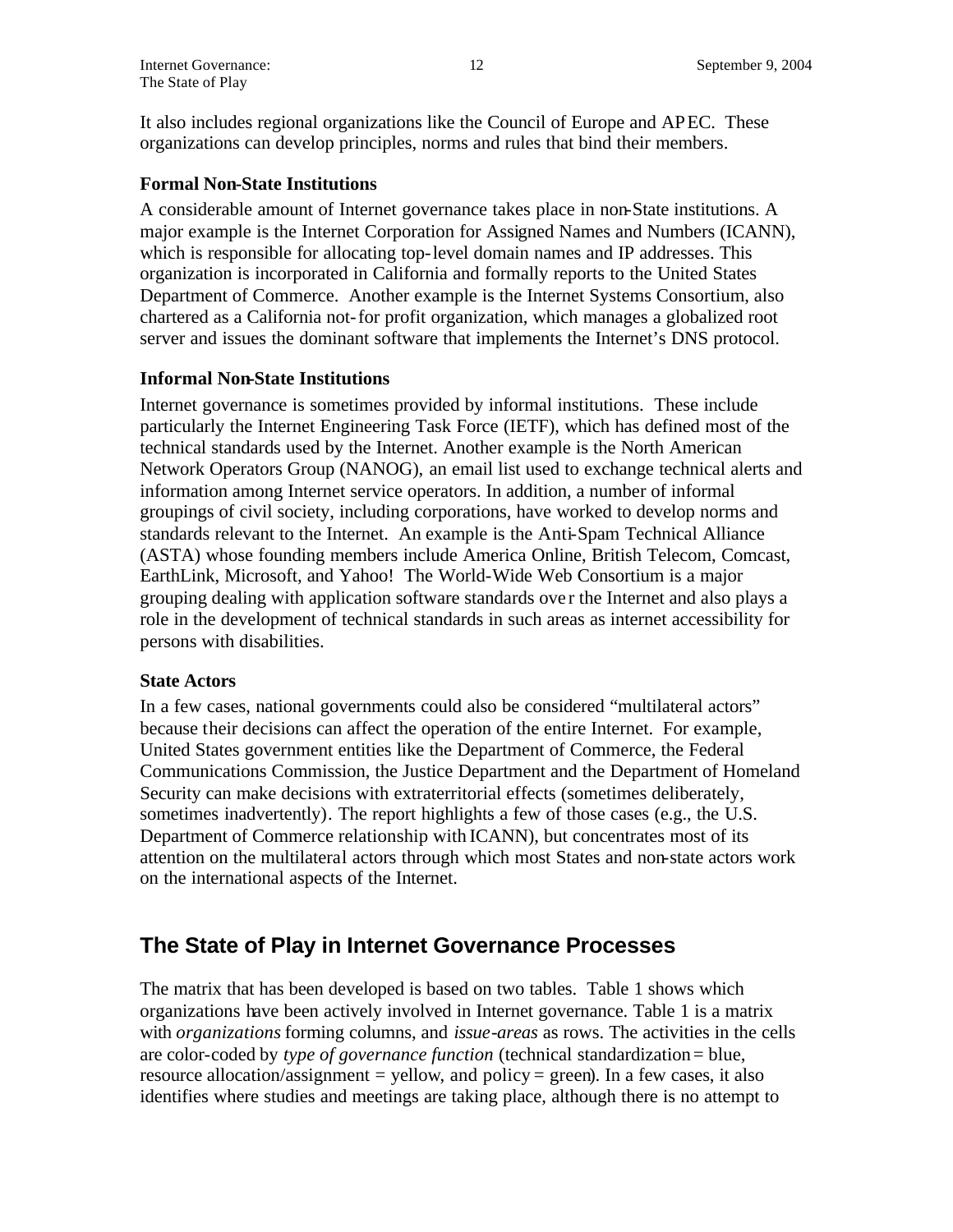comprehensively cover this type of non-governance activity. Table 1 thus provides a quick overview of which organizations are active in which areas, what type of governance function they are performing, and the overall pattern of Internet governance.

Table 2 is a larger table with rows for each issue-area and three columns. The first column, "Agreements," provides a short description of the agreements in each issue. The second column provides a short description of areas of disagreement. The third column identifies gaps or concerns. To reach these observations, the method of analysis used was to examine the proceedings of the organizations in which the discussions have been taking place and from that to extract the necessary conclusions. An agreement is said to exist if it is embodied in a decision formally reached by an intergovernmental body (in the case of State-based organizations) or by the organization's stakeholders (for non-State-based organizations). This can be a convention (which would be legally binding), or a resolution adopted by consensus (that would be normatively binding). A disagreement is when there is clearly more than one position and the body concerned has not yet been able to resolve it. Finally, a gap exists if an issue that should be considered from the perspective of other forums, but is not being considered at all.

## *Table 1: Who is Doing What*

As can be seen from Table 1, a large number of organizations, both State and non-State, are actively involved in Internet governance. Governance is fragmented; no one organization dominates any of the issue areas, and there are almost no issue areas in which only one organization is involved. Among state actors there is a clear segmentation of organizations by issue area, but the segmentation is breaking down in certain key areas. Notably in e-commerce and intellectual property, States have had to confront the impact of the Internet on pre-existing international agreements. As these implications have become clearer, the scope of the issue has grown; e.g., intellectual property protection policy has spilled over into free expression policy and trade policy, while ecommerce issues also spill over into trade. One surprise is how little systematic activity there is in the area of competition policy.

ICANN is involved in policy governance that touches on several issue-areas as they relate to domain names: free expression, privacy, and trademark protection. Its resource allocation/assignment activities also affect competition policy, authentication, security and global resource management as they pertain to domain names and IP addresses. ICANN's unique basis in private contracts gives it real leverage to address a broad range of issues related to the resources it manages.

Governance of technical standardization and resource allocation/assignment is largely in the hands of non-State actors. One of the key organizations, the IETF, is not a formal organization.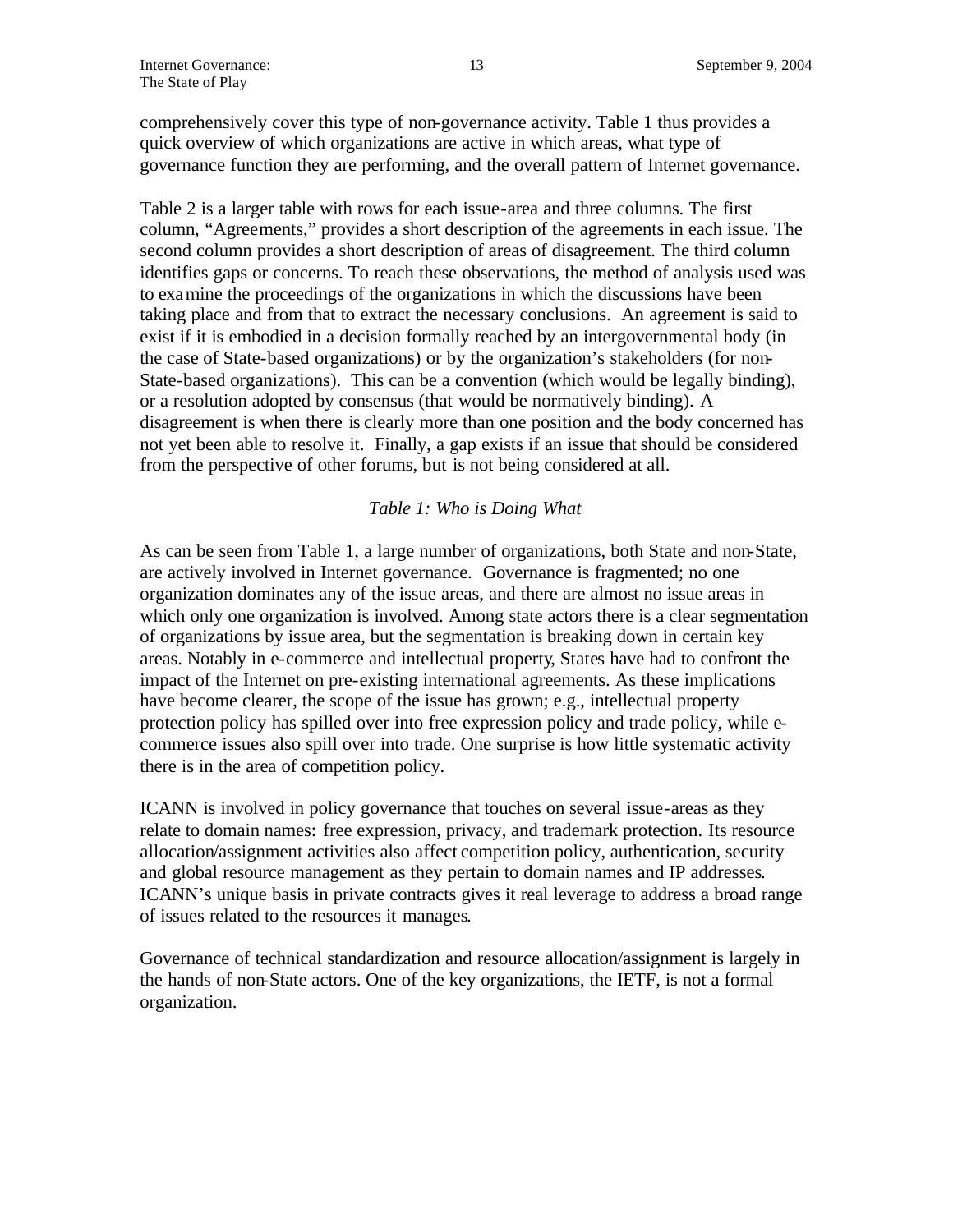#### *Table 2: The Nature and Depth of Agreements*

Table 2 shows that the agreements cover many areas, but often do not extend much beyond general norms; agreement is broad but not deep. Examples include the CHR Resolution 2003/42, the Durban Declaration, Articles 17 and 19 of the Covenant on Civil and Political Rights, and the Council of Europe Resolution on Free Expression. All articulate widely accepted norms, but none are based on common understandings of the basic facts of the Internet and therefore cannot translate the norms into specific rules and procedures that would make them globally enforceable. Frequently, the absence of an agreement about implementation is a deliberate result of the international system, which is based on territorial sovereignty and prefers to leave enforcement to the national governments. Lack of deeper agreement about implementation leaves the international organizations without the ability to monitor the application of agreed norms and procedures.

Many agreements are sector-specific and tend to neglect linkages with other areas. For example, the WIPO treaties on circumvention of copyright protection may not mesh with UNESCO-supported norms regarding the promotion of science and culture. The ICANN policies regarding access to contact data about domain name registrants may conflict with some widely accepted international norms regarding privacy and some national laws. Where there are deep agreements, most notably in electronic commerce and privacy, they have been realized in non-universal organizations like the OECD, so they are limited in their application. In other areas, the absence of an agreement about implementation leaves international organizations without the ability to ensure consistency in the application of agreed norms and procedures by national governments.

Two factors may inhibit deeper agreements about Internet governance. First, policy bodies have not formally recognized and accepted the non-territorial nature of the Internet. Traditional international agreements are based on the assumption of territorial jurisdiction, and this foundational condition simply does not hold here. There is no consensus on, and in most forums no real discussion of, the nature of the Internet as a globalized channel of communication.

ICANN's private sector-based, contractual approach to Internet governance was originally put forward as a solution to the problem of non-territoriality. Whatever its normative merits, the ICANN regime has potentially global effects, because contracts allow policies and norms to be translated directly into rules and enforced upon any private actors. But, as noted in Table 2, there are still fundamental disagreements about the ICANN regime. One of the most important is the supervisory and contractual authority over ICANN and the DNS root zone held unilaterally by the U.S. Government. There are also disagreements about the nature of ICANN, that concern the role of the Government Advisory Committee and the lack of effective participation by developing country governments and stakeholders.

Consensus is also inhibited by the lack of recognition, acceptance and understanding of the end to end principle. Absent basic agreement here, it is unlikely that solid consensus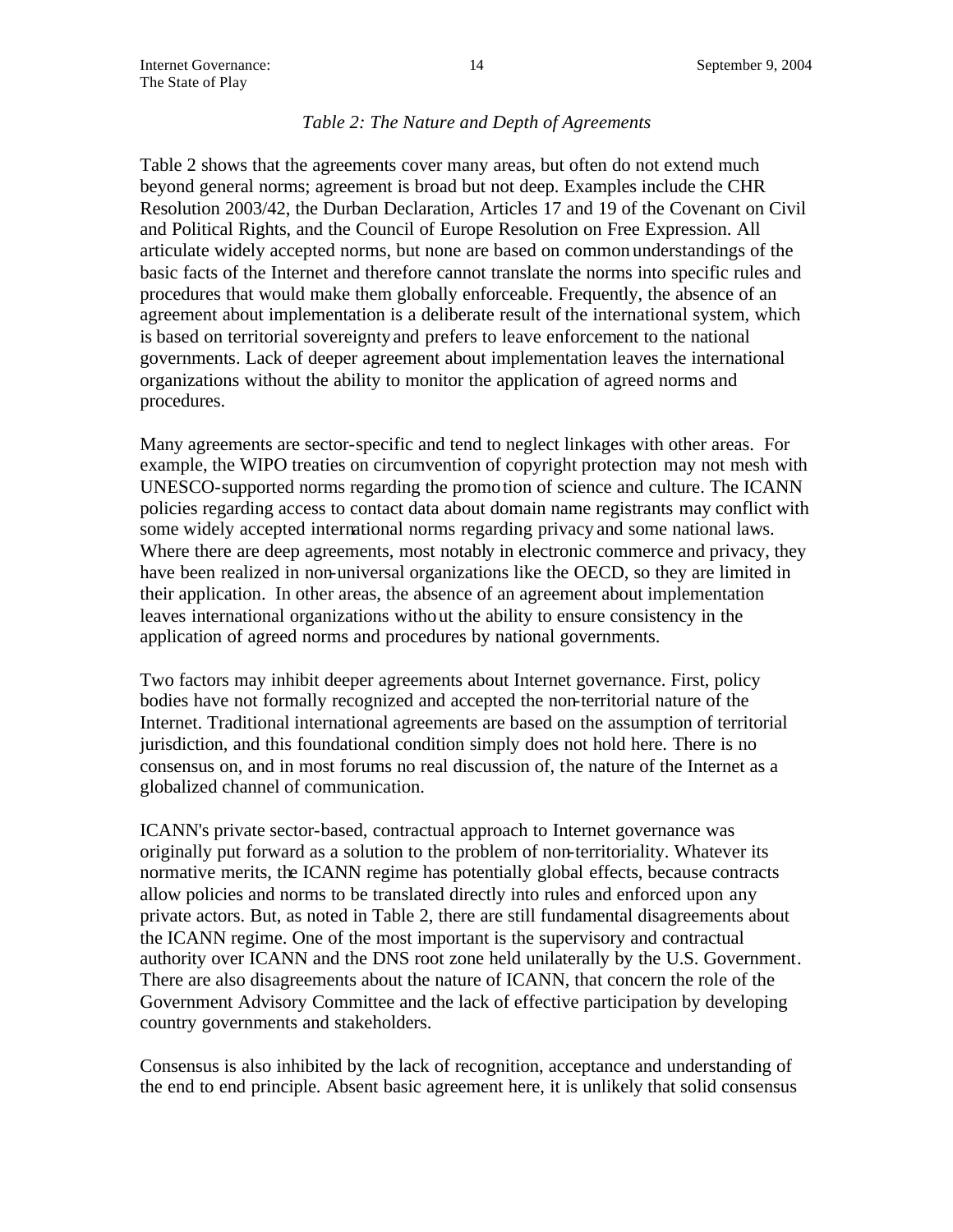in many policy domains can be reached. If, for example, it is agreed that the Internet should continue to conform to the end-to-end principle, the focus of policy would be on the senders and recipients of messages rather than the channel itself. If, on the other hand, governments believe that control and other policy mechanisms should be built into the underlying Internet code, the focus of policy might be on that.

## **Catalogue of Organizations by Governance Function**

In this section the report expands upon Table 2 with a narrative discussion. The discussion takes each of the three governance functions, identifies and describes the organizations involved in that area, and mentions the relevant agreements, disagreements, and gaps.

## *Technical Standardization Function*

In our view, there are really only two venues that are critical to the development of core Internet standards on a global basis: the Internet Engineering Task Force (IETF), and the International Telecommunication Union (ITU), specifically, the ITU-T. Of these, IETFrelated activities constitute the dominant force in Internet standards. ITU-T is moving into the development of Internet standards and sees that move as critical to its future, but at the present time its work on Internet standards can be seen as supplementary to (and sometimes competitive with) IETF activity. The World Wide Web consortium (W3C) is relevant because it develops application-layer standards that facilitate private governance arrangements – but it does not really develop technical standards that govern IP internetworking as such.

Based on our definition of the Internet, we do not include global general standards organizations such as IEEE or ISO or regional standards organizations such as ETSI as participants in Internet technical standardization. IEEE plays a very important role in the development of Layer 1 and Layer 2 standards often used in conjunction with the Internet, but it does not develop protocols central to the operation of the Internet as such.

## **IETF (Nonstate/Informal)**

The IETF is unincorporated. It is not an organization per se but a set of organically evolved practices maintained by a combination of oral culture, RFC documents defining a process, and working groups focused on specific problems. Two appointed groups, the Internet Architecture Board (IAB) and the Internet Engineering Steering Group (IESG), take responsibility for overseeing certain aspects of the standards development process. Standards that emerge from the working groups with a "rough" or declared consensus are given an IETF-wide last call. They must then be approved by the IESG. There is an appeals process in which the IAB can overrule the IESG. To the extent that IETF has any legal identity, it is derived from the Internet Society (ISOC), which funds the RFC Editor, reviews and approves the selection of IAB members (which in turn reviews and approves IESG members), and generally provides something close to a central organizational focal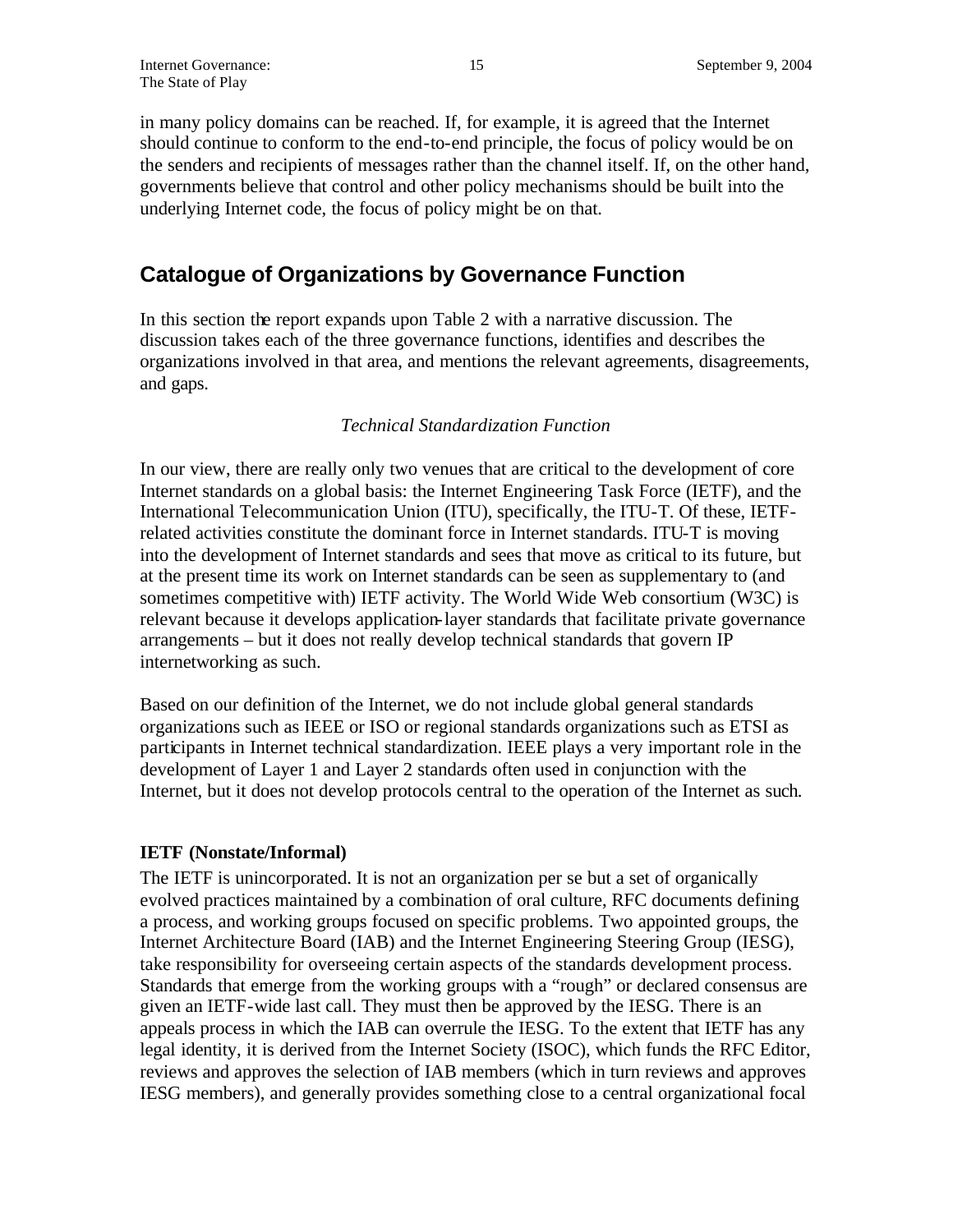point for many of those active in IETF. However, IETF as a standards development process is open to any individual whether they are ISOC members or not, and in theory those involved in IETF standards work do so as individuals, not as representatives of corporations or governments. IETF's budget is about US\$ 2 million.

As an informal non-state organization one cannot speak of "areas of agreement" or "disagreement" in IETF in the same way one would in reference to an international treaty. But one can identify some of the fundamental principles that have become institutionalized, self-reinforcing aspects of the IETF standards process:

- Standards must be open and nonproprietary
- The end-to-end principle<sup>9</sup> is considered a critical norm
- Standards should be simple, scalable, and extensible, and multiple implementations possible
- Standards documentation should be open, public and freely available
- Participation is open and participants act as individuals, not as formal representatives of corporations, governments or organizations.

## **ITU (State/Universal)**

 $\overline{a}$ 

Formed in 1865, the ITU is the oldest intergovernmental organization in the world. The organization is currently divided into three sectors: Telecommunication Standardization (ITU-T), Radiocommunication (ITU-R), and Development (ITU-D). ITU as a whole has 189 member states, supplemented by various "sector members" – mostly corporate equipment manufacturers and service providers, but also some international organizations. Each of its three sectors has its own committees, conferences and working methods. Over the course of its growth and development for more than a century, ITU has taken on a heterogeneous set of functions, ranging across standardization, policy making, resource assignment and allocation, sector research and statistics gathering, education, the promotion of telecoms development in developing countries, and running trade shows. For the years 2002-2003, the budget of the Union as a whole was 342 million Swiss francs, or about US\$ 279 million.

For reasons explained above, we concentrate exclusively on ITU-T when discussing the standardization function. ITU-T's standardization work is carried out by "Study Groups" restricted to ITU-T members. These develop standards known as "Recommendations." Study Groups' work is carried out primarily by industry representatives (sector-members) but the product must be approved by member states. Unlike IETF's "rough" or "declared" consensus, ITU-T SGs operate on the basis strict consensus – no recommendations can be approved unless all member states agree to them, or refrain from opposing them. Unlike IETF, ITU-T charges for access to most of its key standards documents, and participation of private sector or civil society organizations requires

 $9<sup>9</sup>$  The Internet was designed to follow, as much as possible, the "end to end argument," which is one of its few general architectural principles. End-to-end means that the design of the network is not optimized for any particular service or set of applications; the network provides basic data transport only, leaving applications and other forms of user-specific information processing to the devices attached to the ends of the network.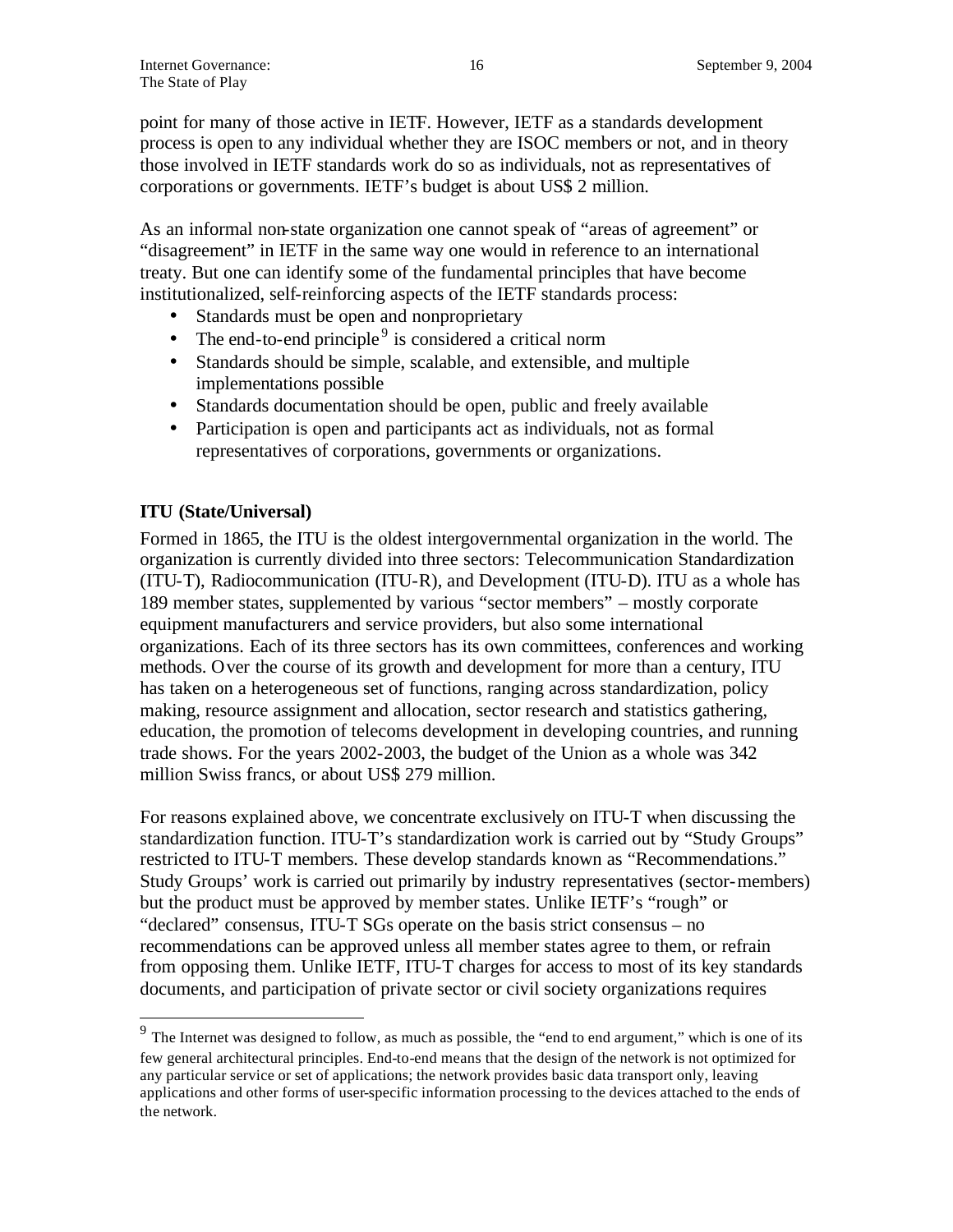payment of substantial membership fees. Most of ITU-T's Internet-related work takes place in Study Group 2 (E.164-related standards, including ENUM issues, voice QoS over IP networks) Study Group 13 (MPLS), Study Group 16 (Multimedia, H.323) and Study Group 17 (security, certificates and directories).

## **ITU – IETF Relations**

ITU-T and IETF represent two distinct phases of standardization. With its emphasis on "rough consensus and running code" IETF was a place to create new standards for a new industry (Internet service). ITU-T on the other hand maintains and upgrades standards in a long-established industry and technology. Now that the Internet has matured, IETF has to make the transition to the latter kind of standards-making, and its processes will have to adapt.

ITU-T and IETF make an effort to work together, and many ITU-T Study Groups liaise with IETF on Internet-related standards. Perhaps inevitably, however, the relationship is sometimes competitive. IETF's position as the definer of the core IP-related standards, its more focused nature, its resident expertise in those standards and the principles on which they are based, and the backing of major multinational corporations gives it the upper hand in Internet standard-setting. What ITU has that the IETF lacks is the participation and support of the world's undeveloped and developing countries. With its one country, one-vote governance at the highest levels of its authority, the ITU's processes are much more reflective of global politics than IETF's.

Any changes to the governance regime in standardization must recognize and accept a basic constraint: the world of information and communication technology development is too large, complex and diverse to be managed in any single forum. The producer groups involved can and will migrate to whatever standards development venue suits their interests.

## **W3C - World Wide Web Consortium (Non-State/Informal)**

The W3C does not develop Internet standards *per se*. It develops important standards and technologies regarding data structures and formats that are commonly used on the Internet, but these applications ride on top of the Internet protocols just as many other applications produced by private enterprises or small-scale standards coalitions do. We include W3C here because its standards are sometimes intended to facilitate private governance arrangements. For example, its Platform for Internet Content Selection (PICS) was designed to permit end users to filter content according to criteria of their own choosing. The W3C work on standards for Internet accessibility for persons with disabilities also takes on a normative role.

## *Resource Assignment Function*

The Internet protocols create two critical resource spaces: the IP address space and the domain name space. Less critically, it also requires unique and exclusive assignment of protocol port numbers in certain cases, and Autonomous System Numbers. A relatively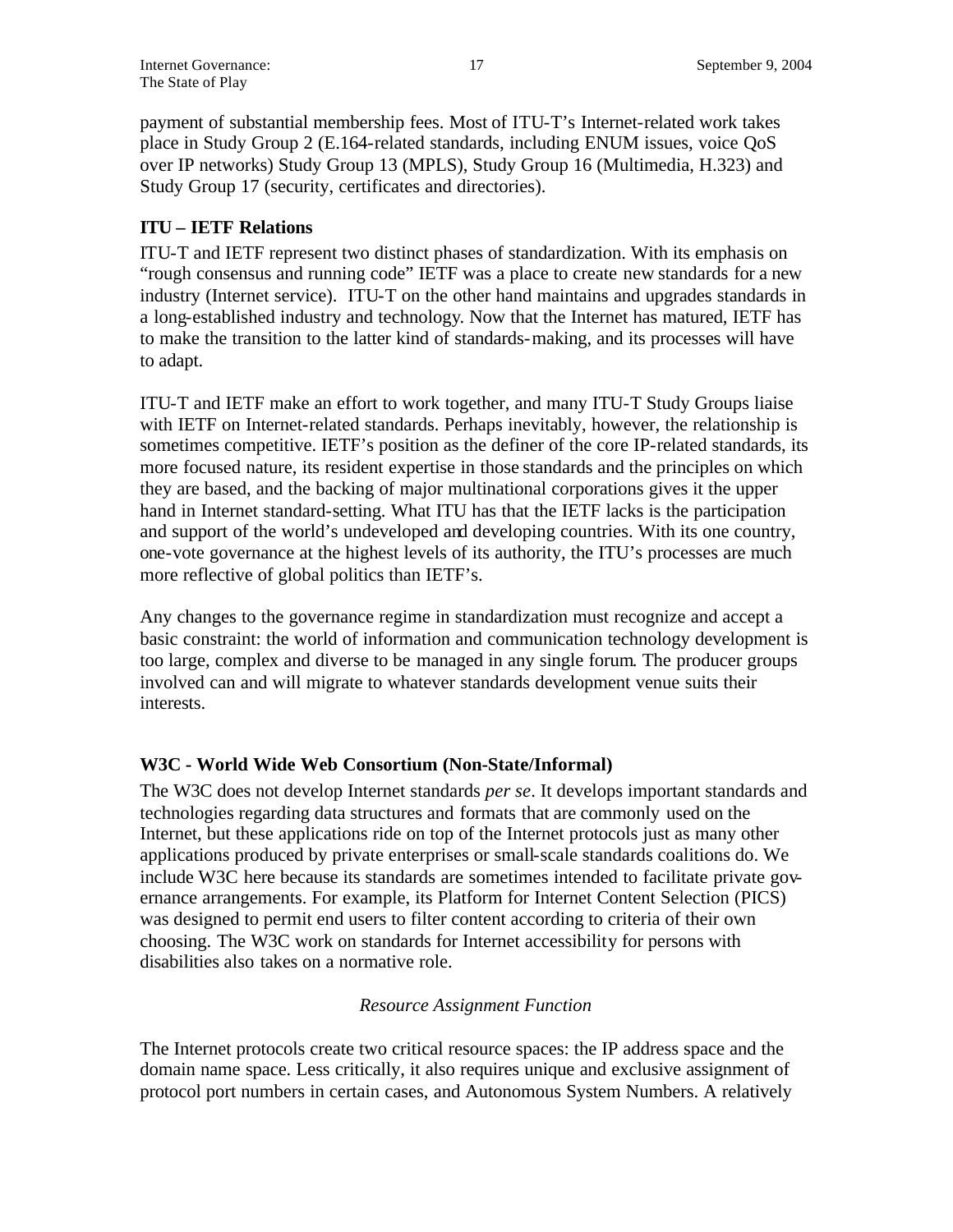new IETF-defined protocol, ENUM, also creates an area in which resource assignment for ITU and IETF standards intersect, as ENUM maps the ITU's E.164 standard telephone numbers to domain names.

Four key organizations perform the resource assignment functions for the Internet: 1) the Internet Corporation for Assigned Names and Numbers (ICANN), 2) the regional Internet address registries (RIRs), 3) the Internet Software Consortium, and 4) International Telecommunication Union (ITU). In addition to these four identifiable entities, there is also a diverse set of root server operators in the U.S., Europe and Japan associated with different organizations but not formally integrated into a corporate entity nor formally bound to any governance regime. One might also include international associations of country code top level domain (ccTLD) managers, such as CENTR and APTLD, as actors in this space. We will discuss each of these organizations in turn, and then describe some of the issues surrounding resource assignment.

## **ICANN (Nonstate/Formal)**

ICANN is a California nonprofit public benefit corporation, the creation of which was invoked by the U.S. Department of Commerce following a public proceeding in 1997-98 that invited international participation. ICANN took over the resource assignment functions associated with the Internet Assigned Numbers Authority (IANA), an informal IETF-associated entity run by University-based computer scientist and Internet pioneer Jon Postel. IANA had been funded via grants from U.S. government agencies. In 1998 it was detached from the IETF complex of organizations, and bundled with a new, policyformulation body (ICANN). ICANN was deliberately set up as a private sector, multistakeholder governance organization, although it included some governmental input through its Governmental Advisory Committee (GAC) and its contractual relations with the U.S. government.

ICANN engages in governance in two ways: via resource assignment and via policy making related to the resources. In this section, we will discuss areas of agreement and disagreement only as they pertain to resource assignment, leaving policy issues to the next section.

In terms of areas of agreement, there is widespread consensus among the stakeholder groups involved in ICANN, including the civil society groups, that a private sector, multi-stakeholder governance regime is preferable to an intergovernmental one. There is also widespread agreement on the need for a central coordination body to manage the DNS.

There are many areas of disagreement. Most fundamental, by reference to the original concept of ICANN, is its inability to incorporate most of the country code top-level domain managers (ccTLDs) into its regime. Without the full participation and binding commitment of these essential elements of the global DNS, ICANN's governance is necessarily limited and fragmented. The structure and processes through which ccTLDs are represented in ICANN's policy formulation processes, and the contractual arrangement under which they might be formally bound to the regime's rules, are still,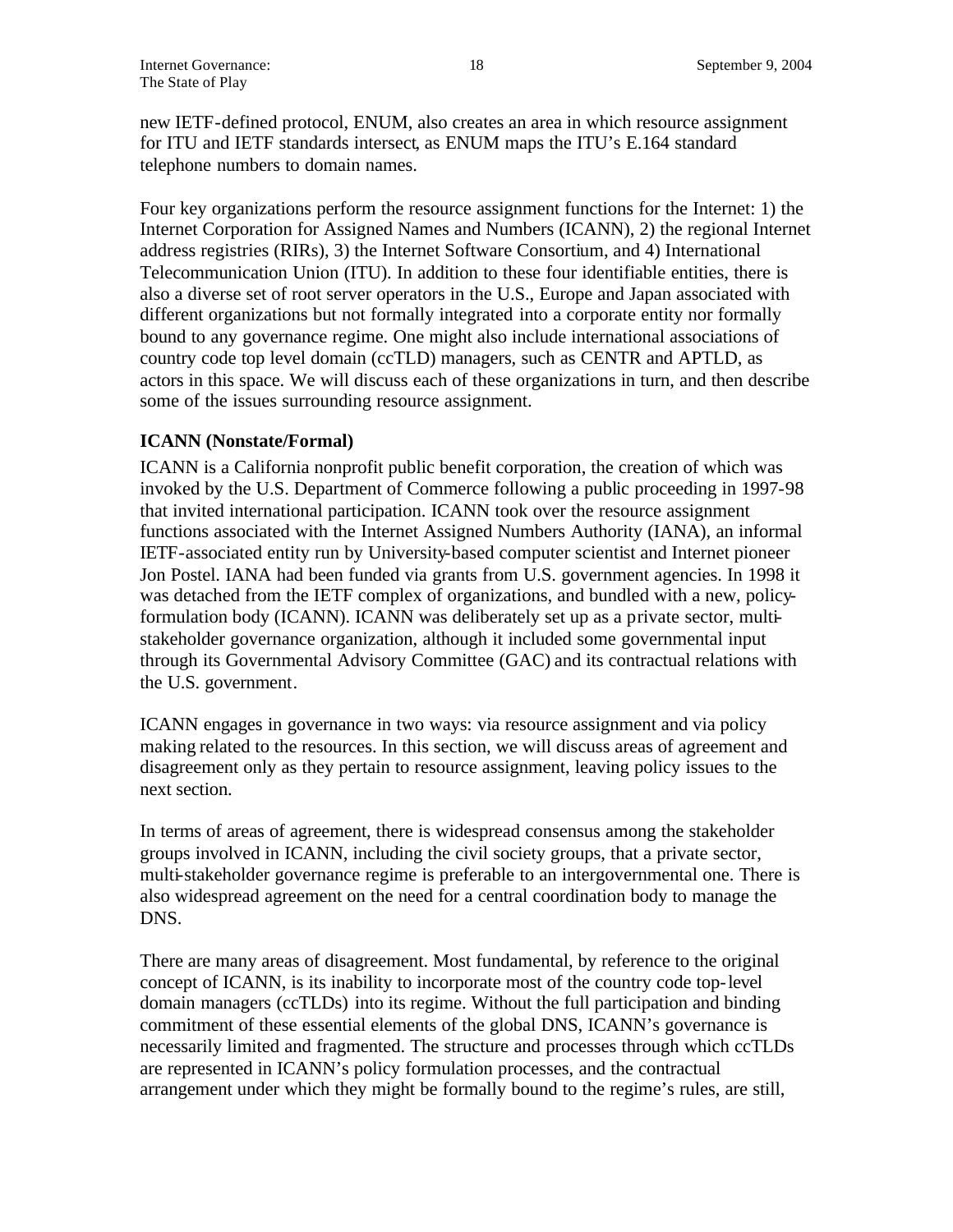after six years, unsettled and a source of conflict. However, it should be noted that many participants in the process believe that the limits on its power that come from such fragmentation are not necessarily a bad thing.

The root server operators have tried to avoid ICANN politics altogether rather than bargain and negotiate with it. Key root server operators have participated in ICANN advisory committees as individual experts, but with the exception of Verisign, a root server operator that is formally contracted to the U.S. and to ICANN as a domain name registry, the root server operators have simply pursued their own way. Indeed, many of them promulgate a philosophy that argues, persuasively to many steeped in Internet traditions of distributed authority, that maintaining the independence of the root server operators is a healthy thing for the Internet.

Another major area of disagreement concerns the special role of the US Government as contracting authority for ICANN and supervisor of its changes to the root zone. The original policy document for ICANN promised to end U.S. supervision after two years. U.S. supervision has however continues until 2006 under the current contract. While this is not a major source of controversy within ICANN itself, it is a critical source of contention among other governments, and was one of the factors leading to the formation of the WGIG.

A more subtle but longer term area of disagreement concerns the relationship between ICANN rules and IETF standards. It is unclear whether, or to what degree, ICANN should, in regulating the suppliers of domain name services, make compliance with the relevant standards documents compulsory or not.

Other important areas of disagreement include: the absence of a clear policy or process for the addition of new top-level domains; the degree to which ICANN is, or should be, accountable to individual users of the Internet; the degree to which ICANN is, or should be, accountable to or responsive to governments or independent of them.

#### **RIRs (NonState/Formal) and NRO (NonState/Informal)**

The Regional Internet Registries (RIRs) are responsible for distribution of Internet Number resources, including Autonomous System Numbers and IPv4 and IPv6 addresses. IP addresses are the most important identifiers for the Internet's operation. IP packets cannot work without unique address assignment and scalable routing techniques that permit packets to find their destination. There are now four RIRs: ARIN (encompassing North America, parts of the Caribbean and parts of Africa); RIPE-NCC (Western and Eastern Europe, parts of Africa, parts of the Middle East); APNIC (Asia, Far East); and LACNIC (Latin America). Efforts are underway to create an African RIR (AfriNIC). All existing registries are private sector nonprofits with roots in the Internet technical community and a membership composed primarily of Internet Service Providers, telephone companies and Internet hosting services.

As service organizations with control of valuable resources, the membership base and finances of the RIRs are strong. Most RIRs charge fees for address allocations. RIPE has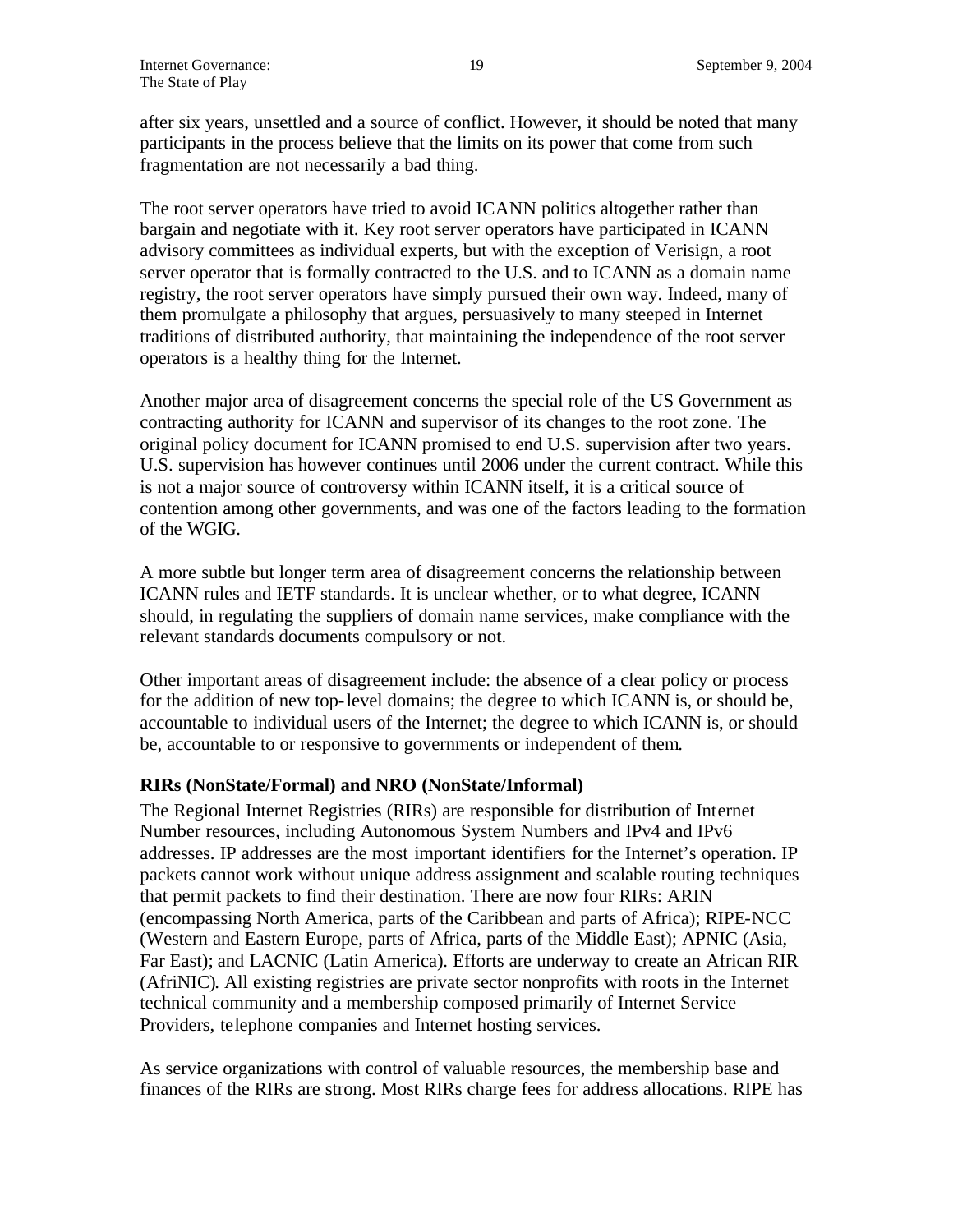nearly 4,000 members, APNIC and ARIN have nearly 1000. ISPs that receive a direct allocation of IP address space from ARIN are automatically accorded membership. Any individual can also join ARIN for a \$500 annual membership fee. To our knowledge, there are no major disagreements regarding policy and governance within the RIRs, or across RIRs. Longer term, important issues about economic policy regarding address allocation could arise. The fee structures of the RIRs may discourage some kinds of smaller scale utilizations of wireless networks. One could debate whether RIRs should compete with each other over pricing, whether they should maintain territorial monopolies on assignments, and whether addresses should be auctioned. Those issues have not surfaced as major points of disagreement yet, however. All of the address registries strongly support the private sector-based, "self regulatory" model of governance, and oppose movement of these functions into intergovernmental or governmental institutions. They have, however, had concerns about and disagreements with ICANN.

The Number Resources Organization (NRO) was formed in response to those concerns. It is an instrument of collective action among the RIRs that strengthens them in their relationship to ICANN. It also allows organizations outside of the RIRs to interact directly with all of them at once instead of dealing with each RIR separately. As of this writing, it is unincorporated. The MoU on which it was founded creates a framework for a global IP address policy development process which in some ways acts as a substitute for ICANN's Address Supporting Organization. Indeed, some of NRO's founding documents and discussions make it clear that the organization was formed in part as an entity that might step in to meet the need for IP address allocation should ICANN fail. At the current time, however, NRO and ICANN are working together.

#### **Root Server Operators (Mostly Non-state/Informal)**

Root servers are a critical part of the resource assignment regime of the Internet. They provide authoritative data about the top level of the domain name hierarchy. Most of the Internet domain name system's 13 root server operators are not formally tied into a governance regime of any kind. Those operated by ICANN itself, and a special root server operated by VeriSign under contract with the U.S. Department of commerce, (and perhaps also those operated by the US military) are contractually or legally bound to the ICANN regime or accountable to the US government. The others, however, are operated by heterogeneous actors in different nations. An informal "Root Server Technical Operations Association" at www.rootservers.org now gives them something of a common voice. They describe themselves as "different professional engineering groups" and stress that they are not involved in policy making or data modification – they just publish (and do not edit) the root zone file and answer queries. Their presentations emphasize the value of diversity and coordination over hierarchy and coercion in coordinating the resource.

The Internet Systems Consortium (ISC) is a private, non-profit corporation based in California. It operates the "F"-root server, provides DNS hosting for more than 40 toplevel domains, and (most importantly) produces BIND, an open-source software implementation of the DNS protocol that has dominated that field since the early days of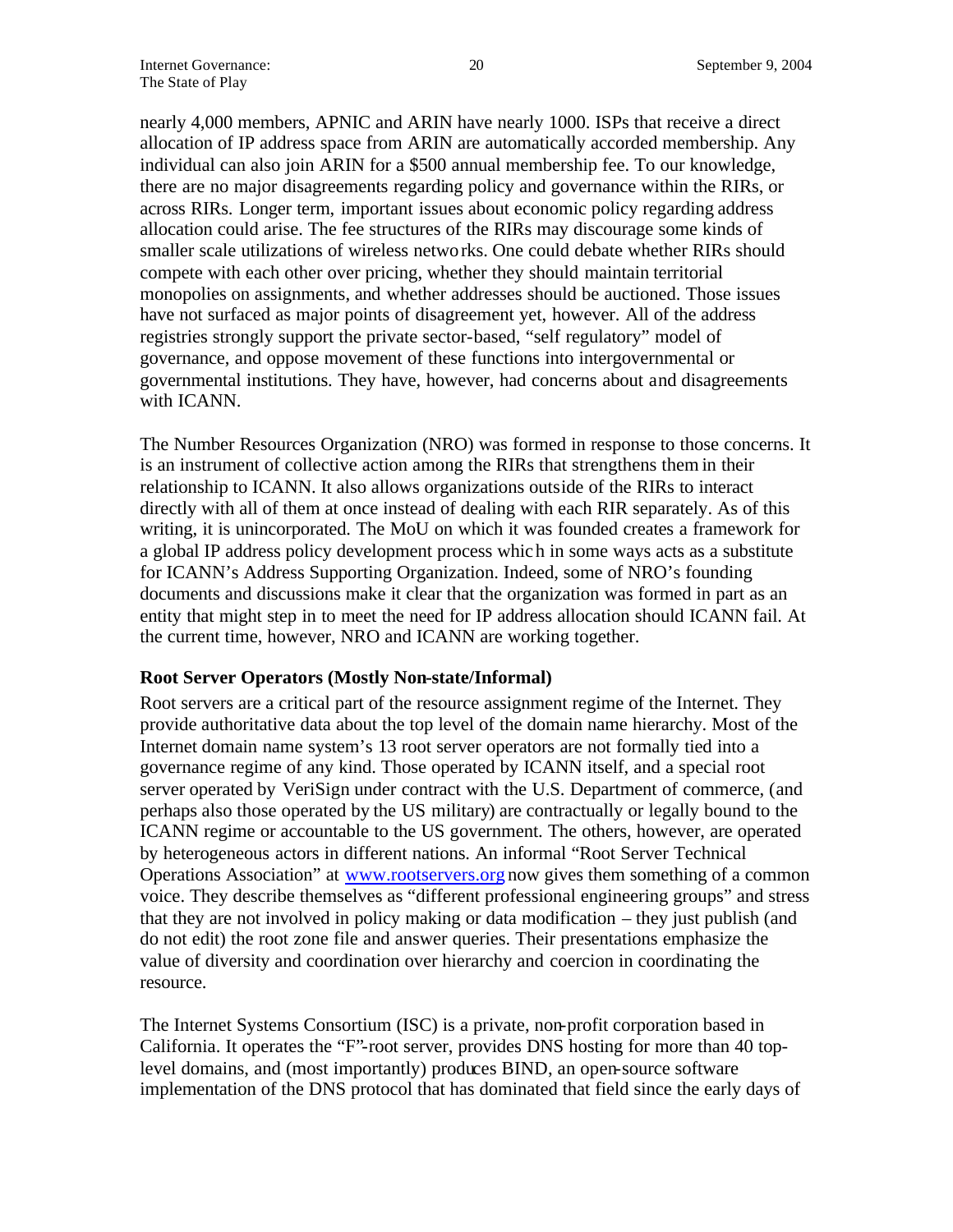the Internet.<sup>10</sup> ISC's position as the dominant supplier of DNS software and its control of a root server that is "mirrored" globally makes it an important actor in the resource assignment/infrastructure operation space. ISC calls itself the "leading supplier of public infrastructure for the global DNS."

In at least one instance, the privatized "stewardship" model followed by the Internet developers has allowed actions to be taken quickly and decisively to address governance problems. An example is ISC's deployment of anycast technologies to expand the geographical distribution of DNS root servers. ISC's Paul Vixie used an innovative technical configuration to "mirror" root servers all over the world, entering into private agreements with Internet operators in many different countries. On the other hand, the long-term implications, both policy and technical, of this implementation of anycast are not well understood.

## **ITU-T (State/Universal)**

 $\overline{a}$ 

ITU plays its most critical resource assignment role as global allocator of radio frequencies (ITU-R), but as a physical layer issue radio allocations are considered out of scope in discussions of Internet governance. ITU-T is involved in resource assignment and administration issues directly related to the Internet due to its role as the assignment authority for telephone country codes under its E.164 standard.

The ENUM protocol, which was developed by IETF, maps E.164 telephone numbers into domain names. The importance of this protocol, which is too complex to be explained in any depth here, is its potential to facilitate interconnection of Internet communications with the public switched telephone network; i.e., to serve as a bridge between personal computers (or other digital devices connected to the Internet) and the traditional telephone network. Deployment of ENUM, however, raises privacy, consumer protection, authentication/security, and institutional issues.

Three years ago a disagreement between ITU and the Internet Architecture Board (IAB)/IETF broke out over administration of the ENUM domain name space. IAB/IETF, supported by the US government and major telecommunication companies, favored making <e164.arpa> the root of the ENUM delegation tree and giving the European address registry RIPE-NCC the authority to assign country codes. The ITU favored considering alternatives to the <e164.arpa> top-level domain. The consensual result for now was that RIPE-NCC administers country code assignments under the e164.arpa domain, but ITU reviews and approves requests for country code delegations from RIPE. ITU considers the issue of the control of the top level domain used by ENUM to be still unresolved.

 $10$  ISC claims that more than 75% of the world's DNS name servers run some version of BIND.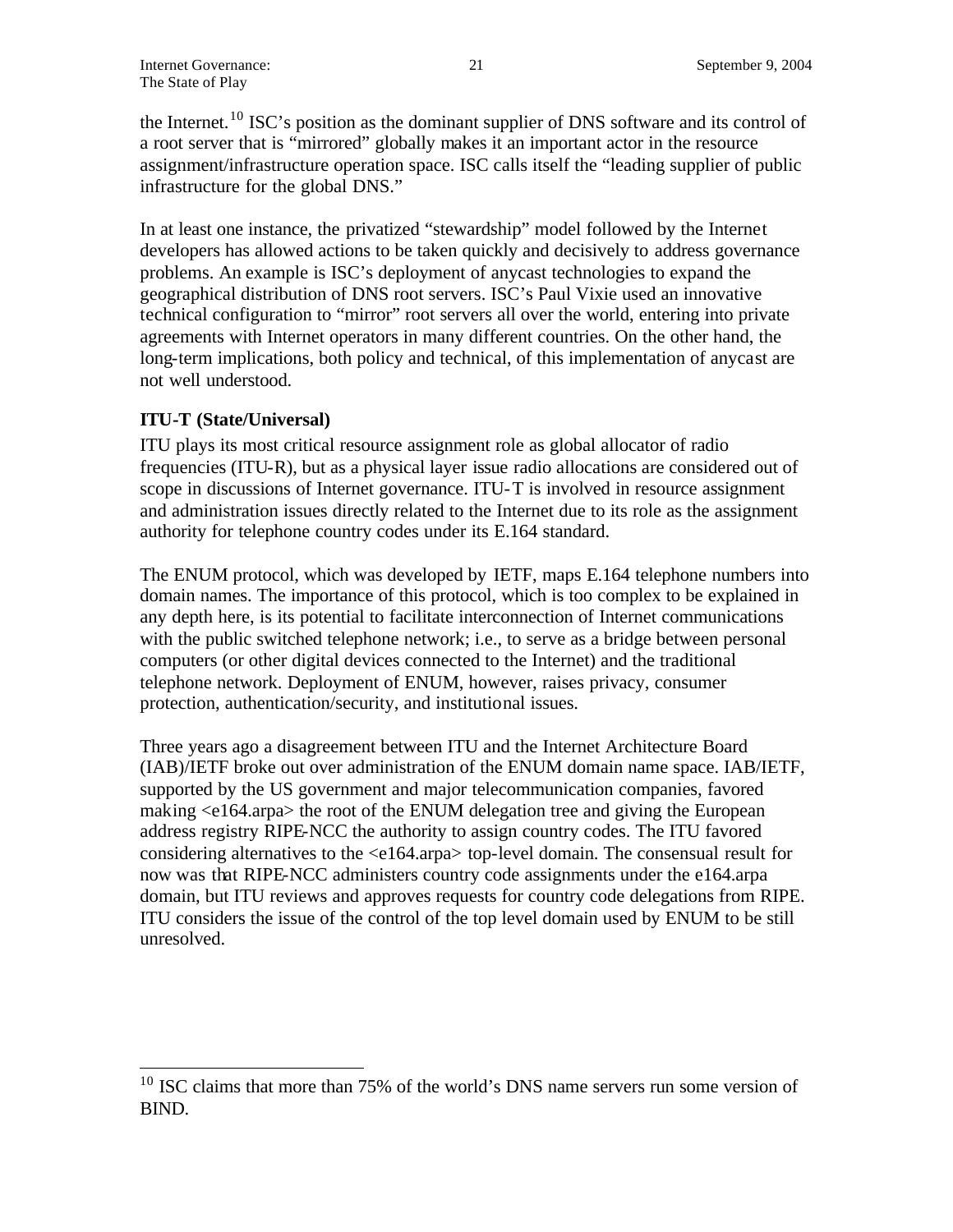#### **ccTLD Associations (nonState/Formal)**

Country code domain name registries by themselves might be thought of as exclusively a national issue. However, the refusal of many ccTLD managers to join the ICANN regime fully and their self-organization into associations makes them an alternate source of global domain name governance to some degree. The ccTLDs control a considerable part of the name space. Two organizations of note are CENTR, the Council of European National TLD Registries, and APTLD, the Asia-Pacific Top Level Domain Association.

### *Policy Functions*

A wide variety of policy issues related to the use of the Internet can be identified. They include balancing intellectual property protection with fair use and free expression, trade and e-commerce, taxation, law enforcement and crime prevention, content regulations and freedom of expression, spam, data protection, privacy and surveillance, security, rights to domain names, competition policy in the domain name industry, and domain name user privacy. Some of these issues are addressed by existing international regimes, some are addressed at the national level, others are not fully addressed yet. They involve controversies between different countries, different philosophies about the role of regulation generally and disputes among private actors. Because the issue areas are often segmented into distinct categories, conflicts among different policy regimes may go unnoticed. Moreover, the framing of the issues in their respective forums are usually based on the traditional concepts of territoriality that do not work well in the borderless venue provided by the Internet.

The policy functions that have been identified have several common elements. Most are efforts to cope with the borderless nature of the Internet in fields where traditional law and practice depends on territoriality. As a result, the philosophical differences between States that have impeded global solutions to many issues continue to be in play. This has the consequence that there are some agreements on principles and norms that should apply from a regime to the Internet, such as non-discrimination in the trade area. At the same time, there are many differences in terms of specific rules and procedures. As a consequence, few areas have managed to obtain universal agreements and most devolve the responsibility for implementing norms back to the national level.

#### **ITU (State/Universal)**

In addition to its standard-setting and resource allocation/assignment functions, ITU has made policy recommendations in a few areas. Most of them are concentrated in the issuearea of what we call "operational policies." One exception is the Plenipotentiary 2002 Resolution 130 about "security." The resolution calls for "strengthening the role of ITU in information and communication network security" and enhancing cooperation around security issues. Like many other "agreements" concerning the Internet, this resolution is little more than a statement of some broad norms, and lacks a common factual understanding of how the Internet's architecture or protocols are related to security problems. Therefore it cannot translate the norms into rules or procedures that would actually structure behavior.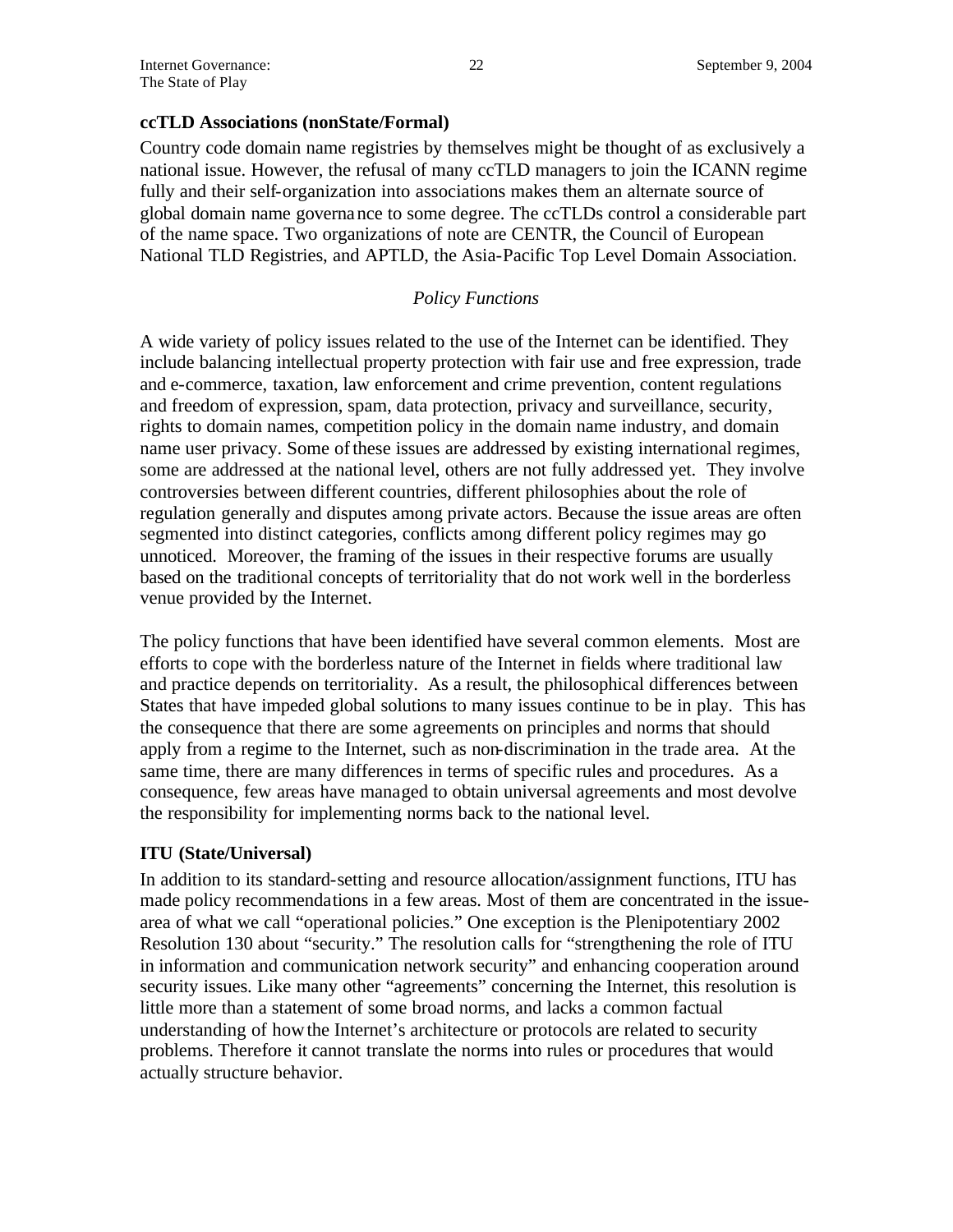ITU-T has also attempted to develop policy agreements concerning interconnection of Internet service providers. Table 1 places this is the "Operational Policies" category but it could also be viewed as a trade issue. An ITU Study Group is investigating "International Charging Arrangements for Internet Services (ICAIS). ITU passed Recommendation D.50, a very general, normative statement about compensation for Internet interconnection. ITU however, lacks both the depth of agreement and the regulatory leverage needed to strongly affect Internet charging arrangements.

## **WIPO (State/Universal)**

Intellectual property is an issue-area that has been revolutionized by the Internet. Accordingly, there is considerable activity in this area. The WIPO Copyright Treaty (WCT) and the WIPO Performances and Phonograms Treaty (WPPT) were both created in 1996. In conjunction with the formation of ICANN, WIPO sponsored the First Internet Domain Name Process in 1998, which led indirectly to ICANN's UDRP. In 2001 it initiated a Second Internet Domain Name Process proposing new rights to names, such as extending protection to the names and acronyms of intergovernmental organizations and to the official long and short names of countries. WIPO's Joint Recommendation Concerning the Protection of Marks and Other Industrial Property Rights in Signs on the Internet was agreed in 2001, but has not yet been accepted into national laws. WIPO is also negotiating a Substantive Patent Law Treaty and there are discussions underway regarding protection of databases and the application of copyright protection to Internet broadcasting. There are significant disagreements, both among states and between states and civil society advocacy groups, regarding these topics. Even the business trademark interests do not like many of the WIPO II domain name proposals and they have as yet failed to find agreement and implementation from ICANN.

In intellectual property, many of the issues that appeared to be resolved in the mid-1990s have led to conflicts with other regimes and norms, making the environment unsettled. As law professor Peter Yu wrote, "there remains wide disagreement among countries regarding issues such as 'moral rights,' 'fair use,' duration of copyright, protection in data, rights in sound recordings, exhaustion of rights, work-for-hire arrangement and, most recently, circumvention of encryption technologies and Internet service provider liability."<sup>11</sup> For example, the extent to which WIPO's "Internet treaties" of 1996 conflict with freedom of expression and "fair use" is clearly unresolved, as the ongoing controversies regarding circumvention of copy protection and peer-to-peer exchange of music files shows.

## **UN-OHCR (State/Universal)**

 $\overline{a}$ 

A central element of governance is the protection of human rights of all persons. Applied to the Internet, this includes particularly rights of freedom of expression and communication. The impact of efforts to regulate the Internet on these rights has been a major point of contention when specific proposals have been tabled in different forums.

 $11$  Peter Yu, "Conflict of Laws Issues in International Copyright Cases, Gigalaw.com, http://www.gigalaw.com/articles/2001-all/yu-2001-04-all.html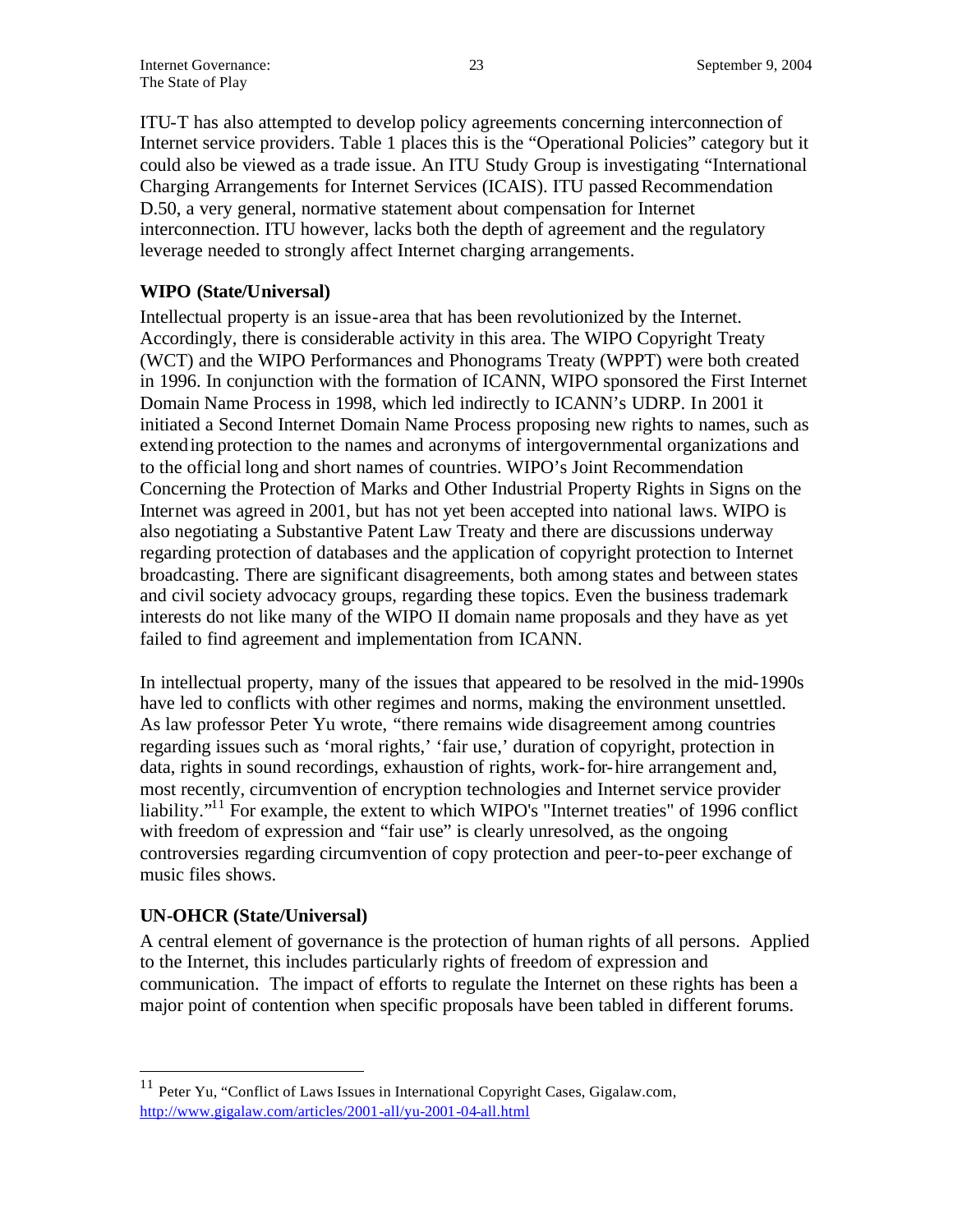At the same time, the extent to which this ha s been part of the policy dialogue is highly variable.

The international norm on freedom of expression is found in the Universal Declaration on Human Rights and is codified in the International Covenant on Civil and Political Rights in articles 17 and 19. These norms were reaffirmed by the WSIS Declaration. They do not, however, specifically address the Internet.

The Commission on Human Rights, in its resolution 2003/42 addressed the Internet by calling on States to 'refrain from imposing restrictions which are not consistent with the provisions of article 19, paragraph 3, of the International Covenant on Civil and Political Rights, including on: … (c) Access to or use of modern telecommunications technologies, including radio, television and the Internet.' In general, the focus has been on access rather than on content, although the same resolution recognized `the positive contribution that the exercise of the right to freedom of expression' that the media and new technologies, including the Internet, can make to the fight against racial discrimination.

Some Internet content control issues have been taken up within the larger human rights regime. That regime is built around the seven human rights treaties, the work of the Commission on Human Rights and the world conferences concerning human rights. Two issues have been dealt with there. The first is child pornography, which for the Internet is explicitly covered by the Optional Protocol to the Convention on the Rights of the Child on the sale of children, child prostitution and child pornography. Sixty-seven States that have become parties to the Convention have undertaken to reflect its rules in national laws. There is clearly a global consensus on the norms because the Optional Protocol was adopted by the General Assembly. The fact that only 67 of 190 States are party to it, however, suggests that consensus about specific rules has yet to be obtained. Further, the issue of international enforcement remains unresolved.

The second is racist communication over the Internet. It has been argued that presentation of racist content contravenes the Convention on Racial Discrimination. The Durban Declaration of the World Conference on against Racism, Racial Discrimination, Xenophobia and Related Intolerance that took place in 2002 contains specific references to the Internet. This indicates a general consensus on the norm that extreme racist content should be prevented. However, there is no consensus about how to address the problem.

The issue of privacy has not been addressed in the human rights regime. However, General Assembly resolution 45/95 of 14 December 1990 on Guidelines for the Regulation of Computerized Personal Data Files, which is the most recent pronouncement by that universal body on the issue, provides for protection of files under a general concept of privacy, but also states that "[t]he procedures for implementing regulations concerning computerized personal data files are left to the initiative of each State". It also assumes that the issue will be handled on a bilateral basis at the international level.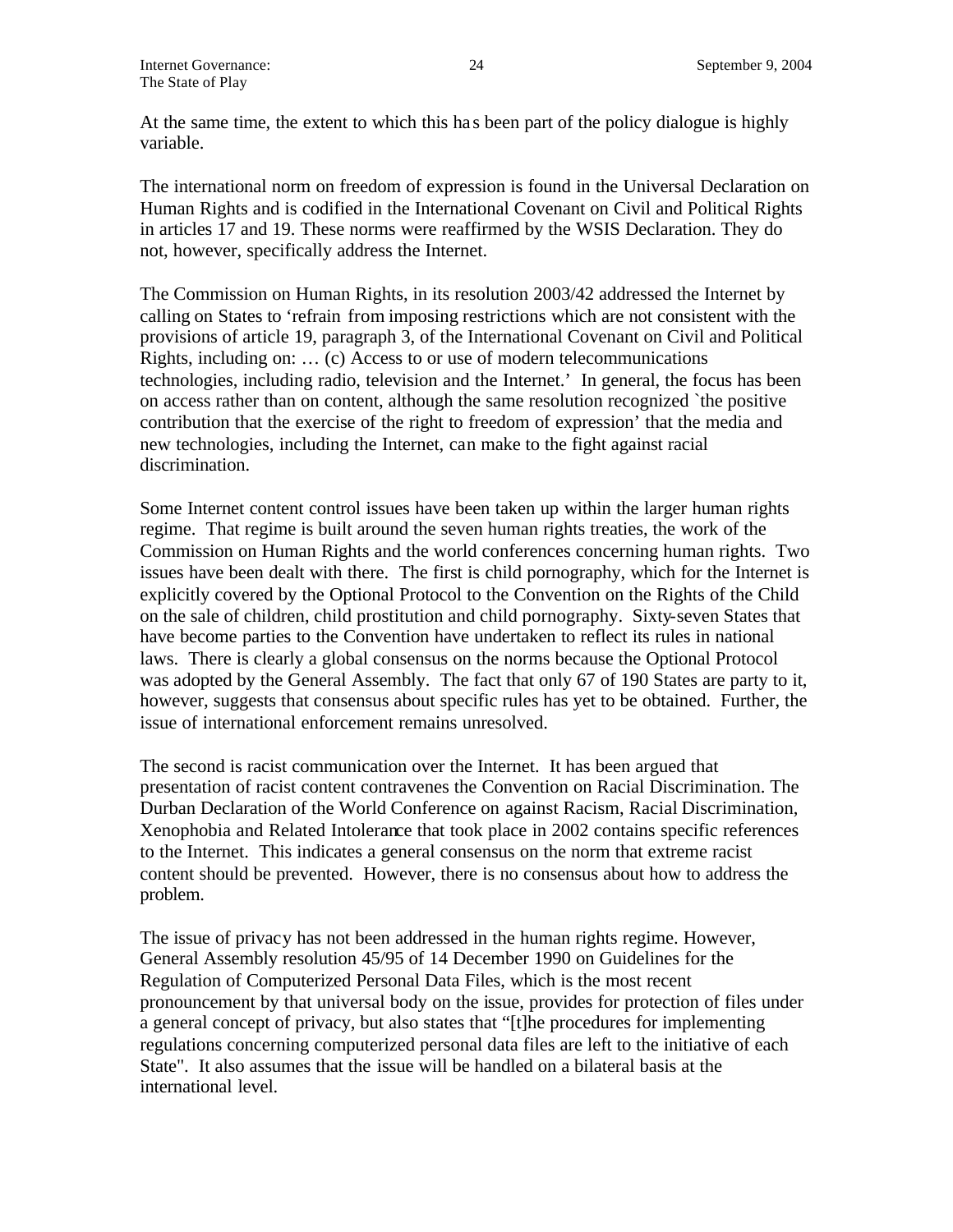## **UNESCO (State/Universal)**

UNESCO's mandate to promote "the free flow of ideas by word and image" and to "maintain, increase and spread knowledge " can be easily and directly linked to Internet governance issues.

UNESCO staff has prepared a "Position Statement" on Internet governance outlining a set of norms reflecting its mandate. The statement asserts that Internet governance mechanisms should be based on the principle of "openness", encompassing interoperability, freedom of expression and measures to resist any attempt to censor content. It believes that the "inherent openness of the Internet infrastructure must be preserved" and that new Internet governance arrangements must not "be subjected to governmental control, nor should they facilitate or permit censorship."UNESCO favors requiring "a precise correlation between new [Internet governance] mechanisms and the problems they seek to address." It believes that technical innovation must continue to be encouraged; and that new mechanisms should not inhibit interoperability, cause instability, nor slow down the continued technical development of the Internet. Any global Internet management system or mechanism must be technically competent, transparent and non-partisan.

In October 2003 UNESCO's member States adopted a "Recommendation concerning the Promotion and Use of Multilingualism and Universal Access to Cyberspace" that agreed on the norms of freedom of expression, universal access to information, cultural and linguistic diversity and equal access to education. UNESCO is also promoting an International Convention on the Protection of the Diversity of Cultural Contents and Artistic Expressions, which might have implications for Internet content, ownership of Internet content providers, or media-Internet convergence. The UNESCO convention is being promoted by those who wish to achieve a "cultural exception" to WTO-based rules on free trade in media industries, and thus illustrates the existence of another potential regime conflict in the Internet governance space.

#### **WTO (State/Universal)**

The international trade negotiations, focused on the World Trade Organization and the United Nations Commission on International Trade Law (UNCITRAL), have had difficulty keeping up with developments in the Internet. There is a consensus that the principles of free-trade that are embodied in the GATT and GATS treaties should be applied to Internet. In particular, the liberalization of telecommunications services, culminating in the 1997 WTO treaty on Basic Telecommunications Services, helped to accelerate the development of the Internet in many parts of the world. How trade principles apply to particular forms of e-commerce in practice, however, has been subject to debate. The general principles, that e-commerce must be dealt with using the same criteria as other trade issues and that there should be a moratorium on customs duties on digitalized trade, have been in place since 1998 (renewed at Doha). However, how to classify digitalized products for the purpose of applying the trade regime continues to be contentious. This has implications for software development of the Internet itself, since it is not clear how to deal with software that is central to the integrity of the Internet.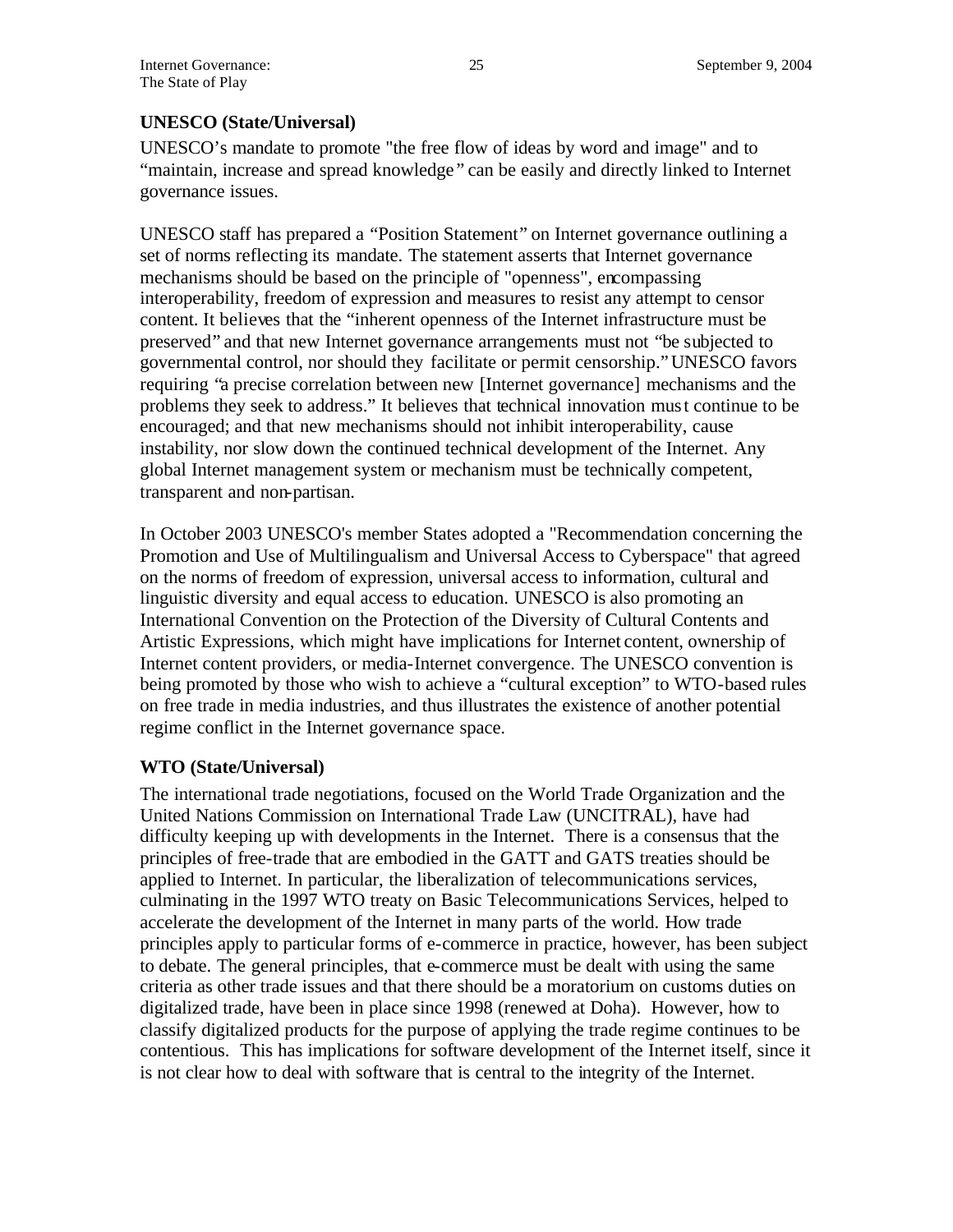## **UNCITRAL (State/Universal)**

The United Nations Commission on International Trade Law (UNCITRAL) has focused on how to apply earlier agreements on trade law that were based on territoriality to the non-territorial Internet. The Model Law on Electronic Commerce was adopted in 1998, but has only been converted into national legislation in twenty countries and in most of these this was done without an agreement on the key elements of certification and electronic signatures. Moreover, there is considerable variation among national adoptions. An effort to negotiate a convention on "the use of data messages in [international trade] [the context of international contracts]" in one of UNCITRAL's Working Groups has proceeded very slowly and even the title of the convention is still not agreed. Moreover, the draft convention does not cover contracts concluded for personal, family or household purposes and does not deal with consumer protection.

The issue of authentication has been addressed universally through the Model Law on Electronic Signatures of UNCITRAL adopted by the General Assembly in 2001. The Model law sets out understandings of what would constitute acceptable digital signatures, but is primarily guidance for adjusting national laws. In fact, as of 15 April 2004, only two countries (Thailand and Mexico) had reported applying the model law. The specifics of how to build authentication into software are not addressed.

## **UN-ODC (State/Universal)**

The United Nations Convention on Organized Crime, that is supported by the UN Office on Drugs and Crime (ODC) refers in Article 29 to the need for training in "Methods used in combating transnational organized crime committed through the use of computers, telecommunications networks or other forms of modern technology. " However, it does not provide specific requirements for how to address "borderless" crime. The Convention provides a starting point, but also includes controversial approaches, particularly in extending cross border surveillance, and critically it offers very weak support for human rights and privacy.

## **EU (State/Nonuniversal)**

For those aspects of government for which sovereignty has been ceded to the European Union, the EU functions as though it were a national government. For the other aspects, where national sovereignty is retained, the EU functions as an international organization. In this context it has provided guidance on the organization and management of the Internet as well as some of the policy issues that it has defined as falling under that rubric. One of these is data protection. EU Directive 95/46/EC of 25 October 1995 "aims to protect the rights and freedoms of persons with respect to the processing of personal data by laying down guidelines determining when this processing is lawful." The directive is intended to harmonize national laws on data protection and has entered into force. With respect to Whois data, the EU states that "Neither the Registrars, nor the registries, nor ICANN can claim any rights over this type of information."

In the area of taxation, the EU, through Council Directive 2002/38/EC, of 7 May 2002 as regards the value added tax arrangements applicable to radio and television broadcasting services and certain electronically supplied services, has established union-wide norms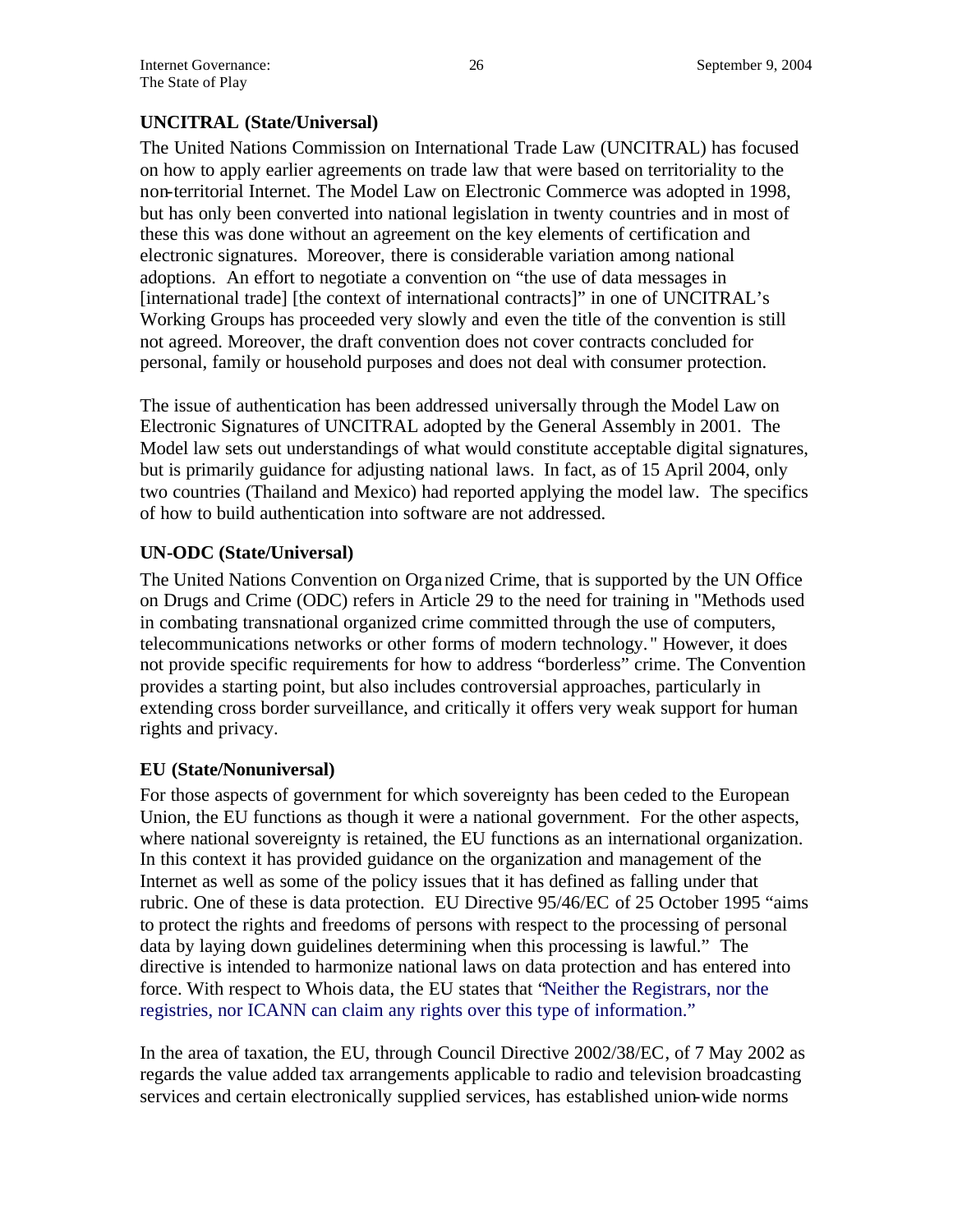for taxing e-commerce. "For consumption taxes such as VAT, cross-border electronic commerce should result in taxation in the jurisdiction where consumption takes place and the supply of digitised produc ts should not be treated as a supply of goods. Under the provisions of the European Union (EU) VAT system, this means that such digitised deliveries are treated as services for tax purposes." How to apply this set of procedures to non-EU businesses providing services to EU residents is still somewhat unresolved.

## **Council of Europe (State/Non-universal)**

A Council of Europe Declaration on Freedom of Communication on the Internet was adopted by the Committee of Ministers on 28 May 2003. The Declaration specified a series of norms to protect free flow of information. While not legally binding on States, it suggested that public policies should work to open up the Internet rather than limiting it, although it also included a standard caveat regarding national security, crime and public health exemptions to the provisions.

The Council of Europe Convention on Cybercrime tries to unify national laws dealing with several different types of crime. The Convention was agreed, but has been ratified by only six States, all in Eastern Europe. It has been criticized by civil rights groups as taking a too interventionist approach and therefore conflicting with human rights norms. The Council of Europe's Declaration on freedom of communication on the Internet provides for privacy in terms of communication and anonymity for senders and receivers. However, its limitations are not well-defined. Under the Optional Protocol, privacy does not protect persons who engage in child pornography.

#### **OECD (State/Non-universal)**

The OECD's codification of privacy guidelines in its 1980 Guidelines for the Protection of Privacy and Transborder Flows of Personal Data, while predating the Internet, articulated widely accepted norms that have proven to be relevant to debates over Internet governance. Implementation and enforcement of these norms remains at the discretion of national governments. Many believe there is a conflict between ICANN's Whois database policies and the OECD guidelines.

The issue of how to tax Internet transactions shows some of the limitations of regime formulation. The OECD has been discussing the issue for a number of years, but has not been able to agree beyond general norms such as non-discrimination. It has agreed on general criteria for assessing proposals, but absent an agreement on such matters as where taxes should be collected and on what – a problem similar to that faced by the WTO – progress has been slow. In addition, there are disagreements on how to determine where an entity to be taxed is located.

## **G8 (State/Non-universal)**

The G8 is an informal group of eight countries: Canada, France, Germany, Italy, Japan, Russia, the United Kingdom and the United States of America. The European Union also participates and is represented by the European Commission. The Lyon Group is composed of senior experts tasked to review and assess existing international agreements and procedures to fight organized crime. Its November 2001 recommendations, coming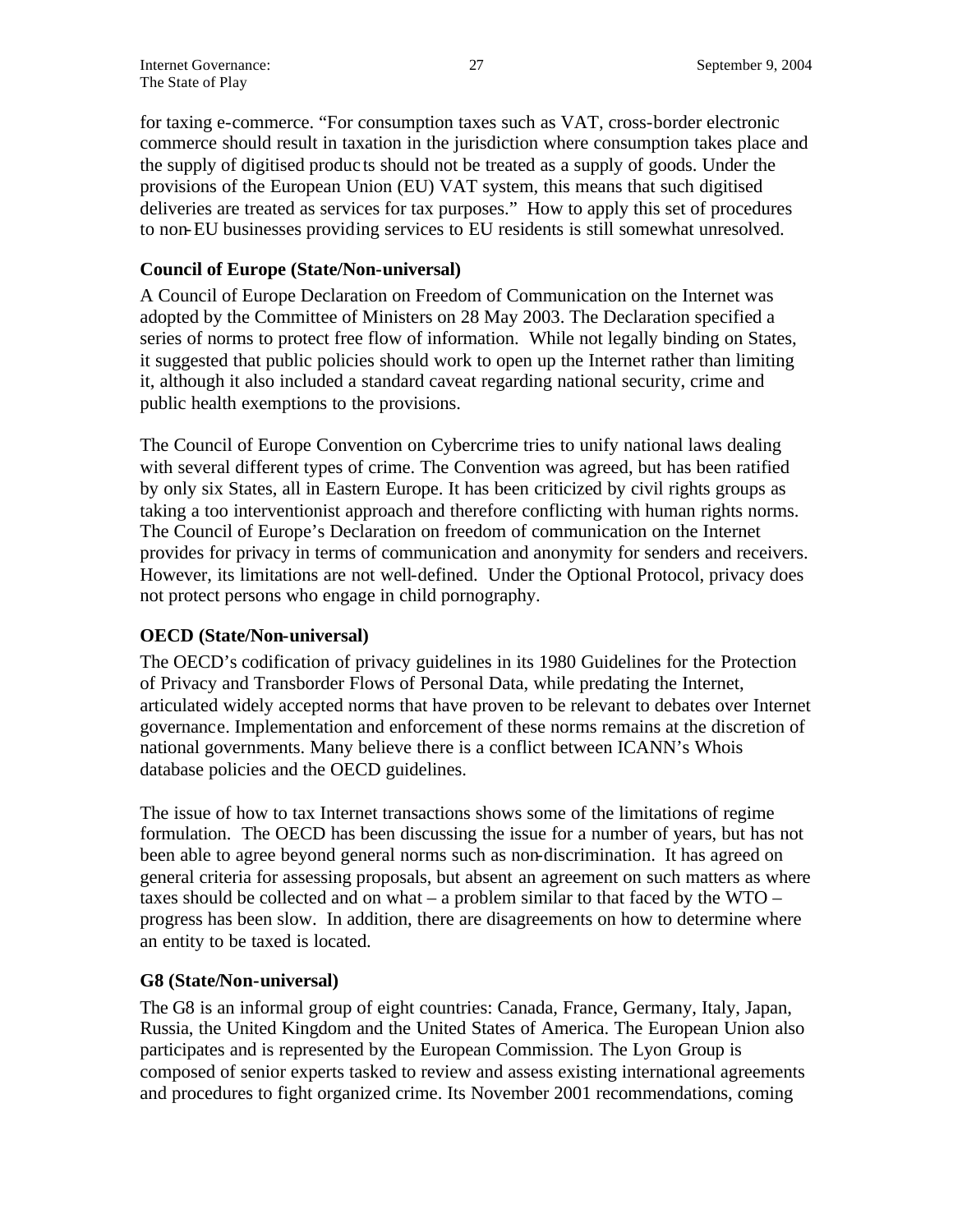in the wake of the September 11 terrorist attacks on the United States, called for weakening privacy laws to enhance "public safety and other social values" and increased powers for law enforcement agencies.

In May 2000, the G8 held a conference in Paris on security and confidence in cyberspace that brought together high-level government and private sector specialists from all of the G8 member countries to discuss cybercrime and the use of the Internet for criminal purposes. These efforts were followed up with conferences in Berlin (October 2000) and Tokyo (May 2001).

#### **Hague Conference (State/Non-universal)**

Starting in 1992, the Hague Conference on Private International Law tried to develop a Convention on Jurisdiction and Foreign Judgments in Civil and Commercial Matters. In the late 1990s it became evident that the proposed Convention would have far-reaching consequences for e-commerce transactions involving the Internet, because it had the potential to result in global enforcement of non-harmonized laws. As one critic put it, "The treaty gives nearly every member country jurisdiction over anything that is published on or distributed over the Internet. If the treaty (as written) is widely adopted, it will cripple the Internet." (Consumer Project on Technology, June 2, 2001). In 2002 the negotiations, facing complete failure, were significantly narrowed to focus on clauses specifying which courts will have jurisdiction over disputes arising in B2B contracts.

## **ASEAN (State/Nonuniversal)**

In September 1996, ASEAN held a Forum on the Internet expressing concerns primarily about the content regulation issues posed by the rapid rise of the World Wide Web and the discovery by Asian governments that their citizens were being exposed to content over which their national governments had little control. The joint press release observed that "the trans-border nature of the Internet would open individual countries to external influences and affirmed the importance of having safeguards against easy access to sites which ran counter to our cherished values, traditions and culture." No enforcement measures, rules or procedures for dealing with this problem were agreed.

In November 2000 ASEAN passed the "e-ASEAN Framework Agreement" on some very general norms focused on the economic development potential of ICTs. The member states agreed to facilitate the development of information infrastructure, facilitate the growth of e-commerce, liberalize trade in ICT-related products and services, reduce the digital divide, increase ICT literacy, and promote the use of ICT applications in the delivery of government services. Some of the trade facilitation measures of the agreement do have enough specificity to be effective, such as an agreement to harmonize tariff nomenclature and customs valuation for ICT products, but this does not directly deal with the Internet.

## **APEC (State/Non-universal)**

The 2000 APEC Ministerial Meeting on the Telecommunications and Information Industry adopted a short agreement on "APEC Principles for International Charging Arrangements for Internet Services." The generality and lack of rules, procedures or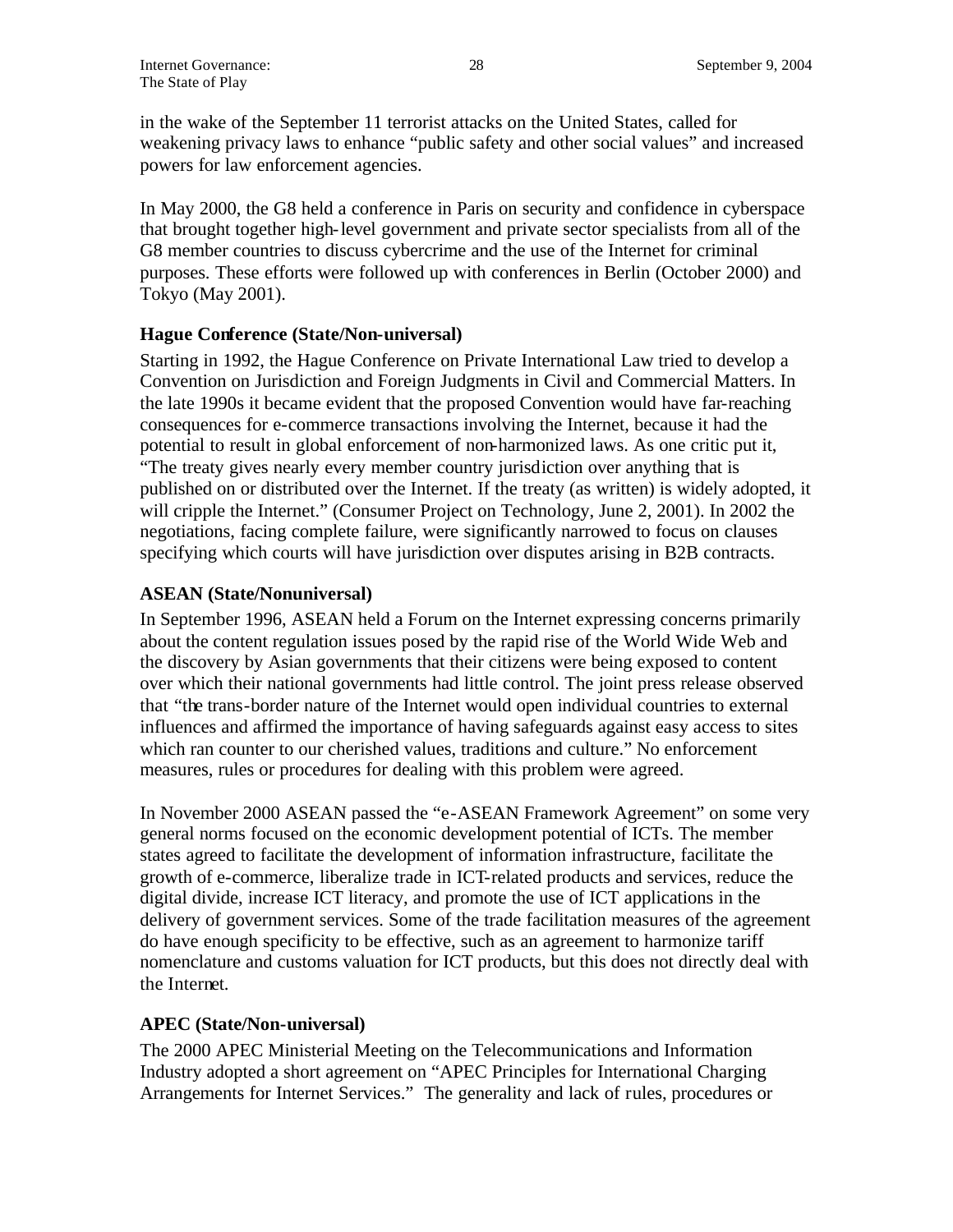enforcement capability in the document is similar to ITU recommendation D.50 and as such reflects the lack of consensus among Internet service providers and governments about the degree to which Internet interconnection should be governed by means of freely developed business contracts or be more regulated by governments.

A 2001 APEC Economic Leaders Declaration in Shanghai, confirms the WTO customs moratorium on electronic transactions, and urges national finance ministers to "ensure that any taxation of internet services or electronic commerce is clear, consistent, neutral and non-discriminatory."

## **ICANN NonState/Formal)**

ICANN has considerable leverage over the domain name registration industry as a policy maker because entry into the industry is governed by contracts with ICANN. The terms of these contracts are developed by the policy-making processes of the GNSO and adopted by the Board. The contracts function as rules governing the Industry and can be enforced either through the courts or through withdrawal of the right to operate.

ICANN's contractual agreements with registries and registrars impose a vertical separation (analogous to wholesale/retail) of the registry and registrar functions that is motivated by competition policy concerns. Competition policy is also implicated in ICANN's control over new top level domain additions, as this provides it with control over the number and type of competitors in the registry market. While ICANN's registryregistrar split commands widespread agreement, its TLD addition policy is a source of continuing disagreement. ICANN has adopted a purely ad hoc approach to additions, failing to articulate any rules and procedures, and only a basic norm (stability) regarding their addition.

The ICANN-WIPO Uniform Domain Name Dispute Resolution Procedure (UDRP) can be considered a global governance regime for the protection of trademarks in the domain name space. WIPO initially developed a proposal for such a dispute resolution procedure, but the final policy was made by ICANN and implemented using its contractual powers over registrars and registries. Although many critics have questioned its fairness and its impact on free expression, the UDRP is very popular among tradema rk holders and is accepted by the domain name registration industry. Few question any longer the general need for a global and expedited dispute resolution procedure. Thus, we count this as an "area of agreement," but note that there are many calls for improvement.

Privacy issues are also dealt with in ICANN. ICANN's rules require registrants of domain names to display their contact data in a database that can be accessed using the Whois protocol and displayed to anyone on the Internet. Trademark interests, law enforcement agencies and some other information service provider interests who profit from the use of the data favor keeping this data readily available. Privacy advocates in civil society, government data protection authorities, domain name registrars, many customers, and some registries, on the other hand, favor restricting access more. There is also a related debate about the regulations regarding accuracy of the data. This is an area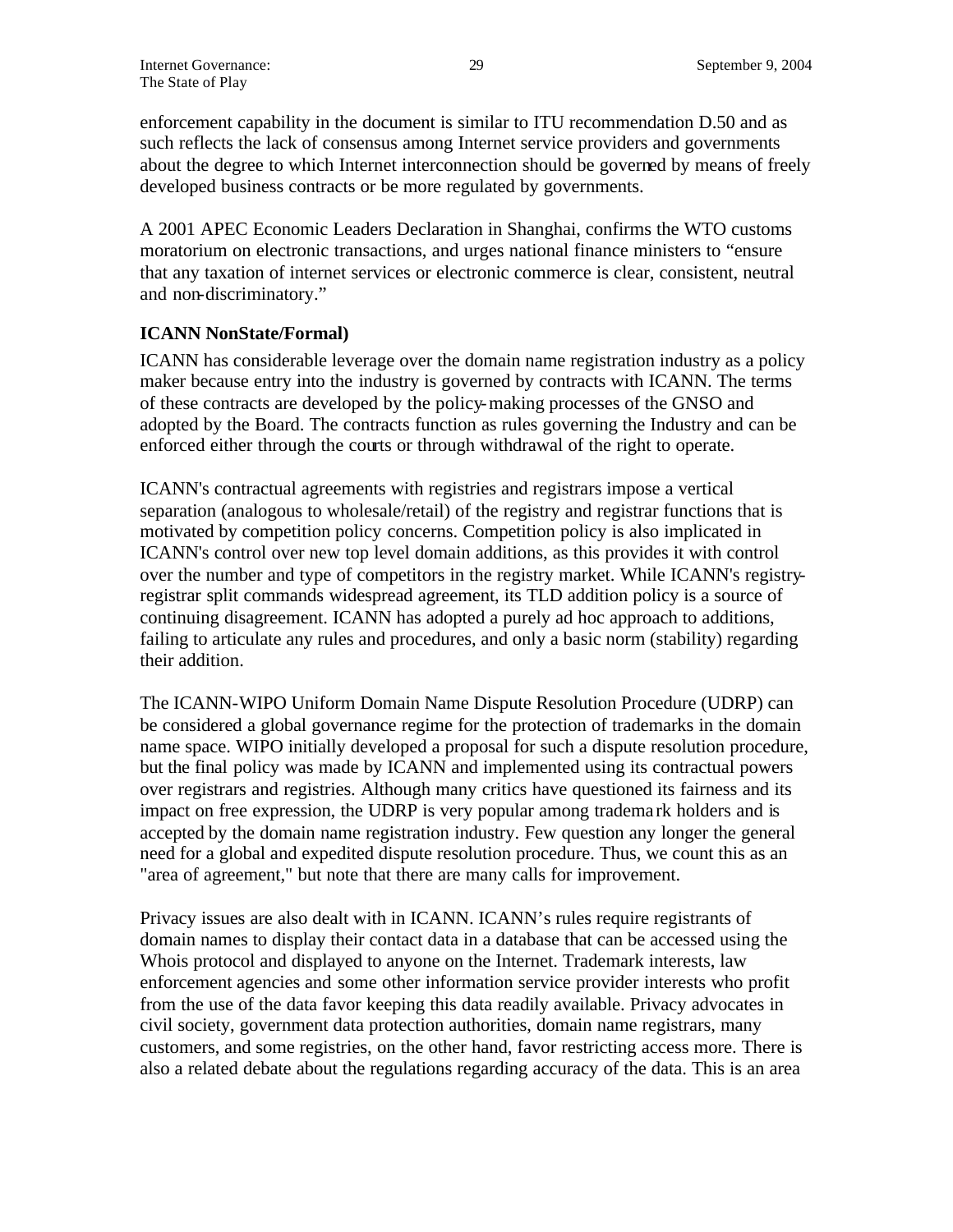of deep disagreement within ICANN; policy development processes have been going on around it for several years.

Freedom of expression issues arise in the context of ICANN's DNS-related policy development. Selections of a top-level domain name string (e.g., .sex, or .kids) raises concerns about the content of the string itself (should offensive words be allowed – and what about words that are offensive in one language and innocuous in another?). There are also issues about the appropriateness of the content under a specific TLD and the rules governing that. In addition, ICANN's domain name dispute resolution process often pits owners of trademarks against critics or commentators who want to use those names for expressive purposes. The decisions on these cases are completely inconsistent and provide registrants and users of domain names no guidance regarding what is permissible and what is not.

## **ICRA (NonState/Formal)**

The Internet Content Rating Association is an association of major Internet-related businesses, including Microsoft, AOL, Verizon, BT, Deutsche Telekom's T-Online, and some regional self-regulatory associations such as South Korea's R3. It is devoted to the promulgation of content rating standards that allow Internet users to effectively classify and block what they consider to be undesirable content. The method relies on voluntary adoption and self-rating by web site managers. Internet users can then download a free label filter software to allow or disallow access to a particular website based on their own preferences. ICRA sometimes works with governments and Internet service provider associations in specific countries to encourage adoption of the content rating scheme, for example Hong Kong. ICRA provides an example of how private sector self-regulatory activity provides an alternative to more traditional forms of governance in areas where laws are not harmonized. The usefulness of its filters, however, are limited by the minimal level of adoption by both content publishers and users.

## **ASTA (NonState/Informal)**

Spam -- unwanted and unsolicited email sent indiscriminately to users – is generally considered unacceptable. The discussion of how to deal with it takes place at both national levels, where some governments, like the United States, have tried to pass legislation controlling it, and at the level of civil society. A major actor is the Anti-Spam Technical Alliance (whose founding members include America Online, British Telecom, Comcast, EarthLink, Microsoft, and Yahoo!).

In this area, again, we see shallow agreements on norms, but none on facts. That is, there is no consensus about whether the problem can (or should) be dealt with through technical standards, modified charging arrangements, legal regulation and sanctions, or some combination of all those efforts, nor is there an understanding of what implications various paths of attack would have for the Internet as a whole. Adding complexity, the spam issue overlaps with freedom of expression, in that any attempt to block all unsolicited email would act as a severe constraint on the right to communicate.